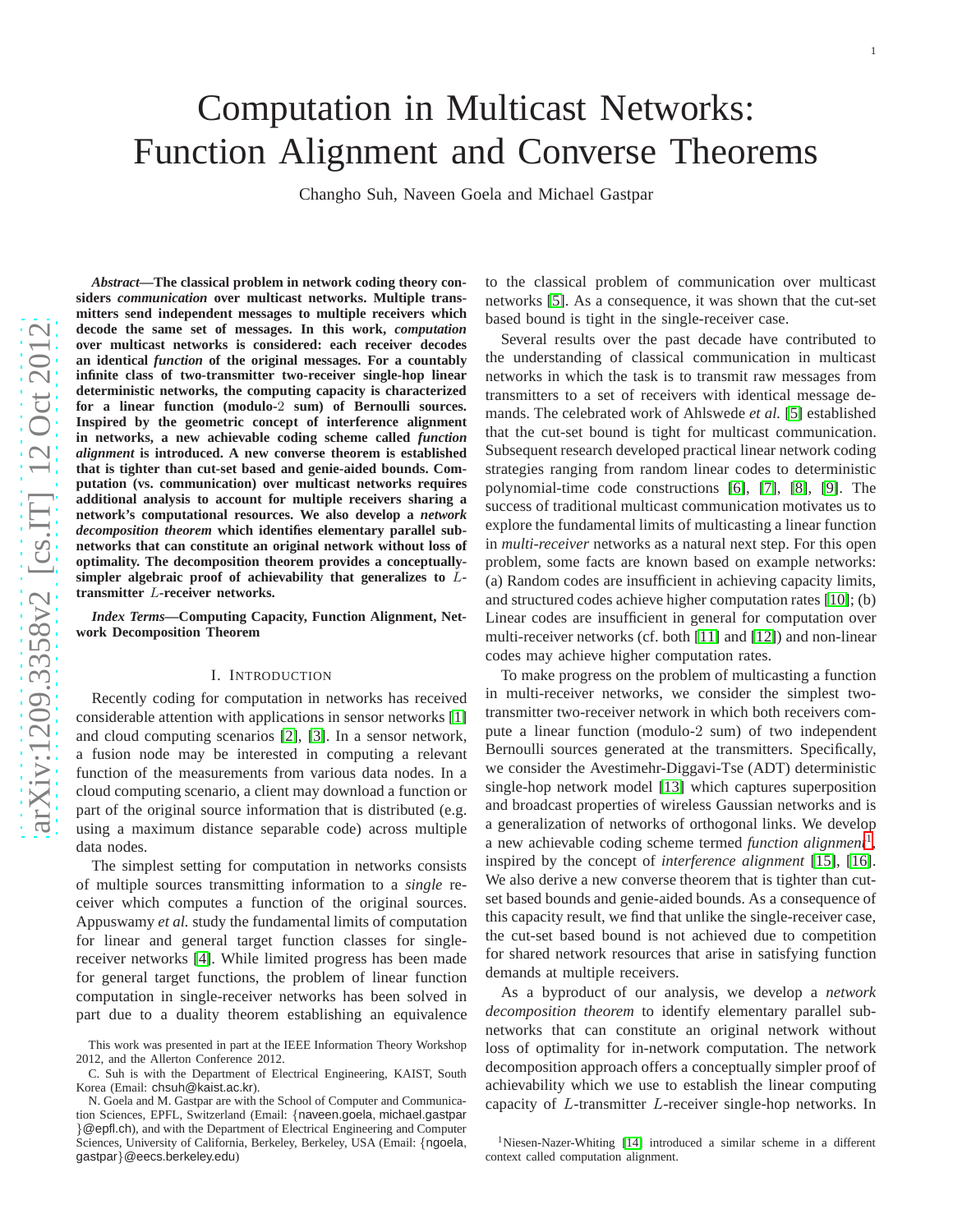

<span id="page-1-0"></span>Fig. 1. Two-transmitter two-receiver Avestimehr-Diggavi-Tse (ADT) deterministic network

addition, the approach has potential for the design of structured computation codes in larger multi-hop networks.

**Related Work:** In [\[17\]](#page-11-16), [\[11\]](#page-11-10), [\[18\]](#page-11-17), the computing capacity for multicasting a sum of sources is explored for arbitrary multiple-source multiple-destination networks. Rai and Dey [\[11\]](#page-11-10) proved that there exists a linear solvably equivalent sum-network for any multiple-unicast network and vice-versa. Ramamoorthy and Langberg [\[18\]](#page-11-17) characterized necessary and sufficient conditions for communicating sums of sources of two-source L-destination (or L-source two-destination) networks, when the entropy of each source is limited by 1. On the other hand, our work considers sources without entropy constraints and establishes the exact capacity of an ADT multi-receiver network which is a generalization of traditional network coding models with orthogonal links.

# II. MODEL

We focus on a two-transmitter two-receiver ADT deterministic network. Section [VI](#page-6-0) includes our results for L-transmitter L receiver networks. As shown in Fig. [1,](#page-1-0) this network is described by four integer parameters  $n_{ij}$  which indicates the number of signal bit levels from transmitter  $i$   $(i = 1, 2)$  to receiver  $j$   $(j = 1, 2)$ . Let  $X_{\ell} \in \mathbb{F}_2^q$  be transmitter  $\ell$ 's encoded signal where  $q = \max_{i,j} n_{ij}$ . The received signals are then given by

$$
Y_1 = \mathbf{G}^{q-n_{11}} X_1 \oplus \mathbf{G}^{q-n_{21}} X_2,
$$
  
\n
$$
Y_2 = \mathbf{G}^{q-n_{12}} X_1 \oplus \mathbf{G}^{q-n_{22}} X_2,
$$
\n(1)

where G is the q-by-q shift matrix, i.e.,  $[\mathbf{G}]_{ij} = 1\{i = j + 1\}$  $(1 \le i \le q; 1 \le j \le q)$ , and operations are performed in  $\mathbb{F}_2$ .

Each receiver wishes to compute modulo-2 sums of the two Bernoulli sources  $S_1^K$  and  $S_2^K$ , generated at the two transmitters, with  $N$  uses of the network. Here we use shorthand notation to indicate the sequence up to  $K$ , e.g.,  $S_1^K := (S_{11}, \cdots, S_{1K})$ . We assume that  $S_1^K$  and  $S_2^K$  are independent and identically distributed with Bern $(\frac{1}{2})$ . Transmitter  $\ell$  uses its encoding function to map  $S_{\ell}^{K}$  to a length-N codeword  $X_{\ell}^{N}$ . Receiver  $\ell$  uses a decoding function  $d_{\ell}$  to estimate  $S_1^K \oplus S_2^K$  from its received signal  $Y_\ell^N$ . An error occurs whenever  $d_{\ell} \neq S_1^K \oplus S_2^K$ . The average probabilities of error are given by  $\lambda_{\ell} = \mathbb{E}\left[P(d_{\ell} \neq S_1^K \oplus S_2^K)\right], \ell = 1, 2$ .

We say that the computing rate  $R_{\text{comp}} = \frac{K}{N}$  is achievable if there exists a family of codebooks and encoder/decoder functions such that the average decoding error probabilities of  $\lambda_1$  and  $\lambda_2$  go to zero as code length N tends to infinity. We will also need the notion of linear computing capacity  $C_{\text{comp}}^{\text{lin}}$ , where we restrict both the encoders and the decoders to be linear mappings. In line with the standard network coding literature, when referring to the linear computing capacity, we will assume a zero-error framework rather than the framework of negligible error we use in the context of the regular computing capacity.

We classify networks into two classes, depending on a reconstructability condition that will be specified in the sequel. The reconstructability turns out to be the key property that classifies networks. This will be clarified when we prove an upper bound on the computing capacity in Theorem [1.](#page-1-1)

*Definition 1:* A network is said to be *degenerate* if none of  $\mathbf{G}^{q-n_{ij}}X_i$  can be reconstructed from  $(Y_1, Y_2)$  for all i, j. A network is said to be *non-degenerate* if there exists  $(i, j)$  such that  $\mathbf{G}^{q-n_{ij}}X_i$  can be reconstructed from  $(Y_1, Y_2)$ .

<span id="page-1-6"></span>*Lemma 1:* A network is degenerate if and only if  $n_{11}$  –  $n_{12} = n_{21} - n_{22}$ . As a direct consequence, a network is nondegenerate if and only if  $n_{11} - n_{12} \neq n_{21} - n_{22}$ .

*Proof:* See Appendix [A.](#page-9-0)

# <span id="page-1-3"></span><span id="page-1-2"></span>III. MAIN RESULTS

<span id="page-1-1"></span>*Theorem 1 (Upper Bound on Computing Capacity):* The computing capacity is upper-bounded by

$$
C_{\text{comp}} \le \min\{n_{11}, n_{12}, n_{22}, n_{21}\}.
$$
 (2)

For non-degenerate networks where  $n_{11} - n_{12} \neq n_{21} - n_{22}$ ,

$$
C_{\text{comp}} \le \frac{\max(n_{11}, n_{21}) + \max(n_{22}, n_{12})}{3}.
$$
 (3)

*Proof:* See Section [III-A.](#page-2-0)

We show the tightness of the above bounds for the following two cases:  $(a)$  degenerate networks;  $(b)$  symmetric networks characterized by two parameters of  $n := n_{11} = n_{22}$  and  $m :=$  $n_{12} = n_{21}.$ 

<span id="page-1-4"></span>*Theorem 2 (Degenerate Networks):* For degenerate networks where  $n_{11} - n_{12} = n_{21} - n_{22}$ ,

$$
C_{\text{comp}} = \min\{n_{11}, n_{12}, n_{22}, n_{21}\}.
$$
 (4)

*Proof:* The converse proof is immediate from Theorem [1.](#page-1-1) See Section [III-B](#page-2-1) for the achievability proof.

<span id="page-1-5"></span>*Theorem 3 (Symmetric Networks):* For symmetric networks where  $n := n_{11} = n_{22}$  and  $m := n_{12} = n_{21}$ ,

$$
C_{\text{comp}} = \begin{cases} \min\left\{m, n, \frac{2}{3}\max(m, n)\right\}, & m \neq n; \\ n, & m = n. \end{cases}
$$
 (5)

*Proof:* The converse proof is immediate from Theorem [1.](#page-1-1) See Section [IV](#page-3-0) for the achievability proof.

Our results are interpreted with a focus on symmetric networks. Specifically, it will be shown that our scheme outperforms the separation scheme where both receivers decode all of the sources and then compute modulo-2 sums of the sources. It will also be revealed that in contrast to a singlereceiver function-unicasting case, the cut-set based bound is not tight when multicasting linear functions.

For illustrative purpose, consider the normalized computing capacity as follows:

$$
\frac{C_{\text{comp}}}{q} = \begin{cases} \min\left\{\alpha, \frac{2}{3}\right\}, & \alpha < 1; \\ 1, & \alpha = 1, \end{cases}
$$
 (6)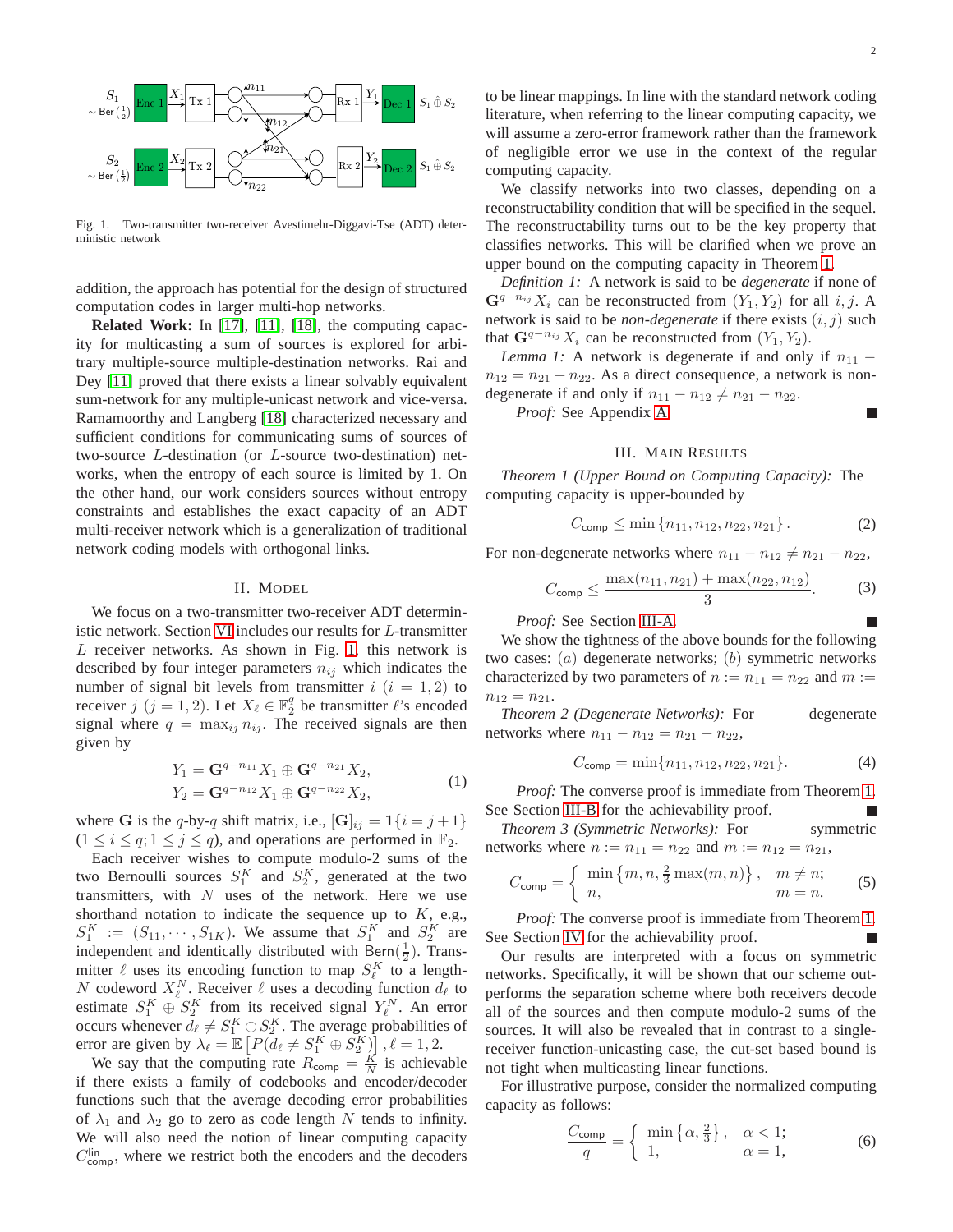

<span id="page-2-2"></span>Fig. 2. Normalized computing capacity. Here  $n := n_{11} = n_{22}$  and  $m :=$  $n_{12} = n_{21}$ . The parameter  $\alpha$  in x-axis captures a signal-strength similarity between m and n.

where  $q = \max(m, n)$  and  $\alpha := \frac{\min(m, n)}{q}$  $\frac{(m,n)}{q}$ .

*Remark 1 (Comparison to Separation Scheme):* The computing rate of the separation scheme can be derived from the multicast capacity. Note that the multicast capacity is the intersection of the two individual MAC capacities: the set  $C_{\text{mult}}$ of  $(R_1, R_2)$  such that  $R_1 \leq \min(m, n)$ ,  $R_2 \leq \min(m, n)$  and  $R_1 + R_2 \leq \max(m, n)$ . Therefore, this gives

$$
\frac{R_{\text{sep}}}{q} = \frac{C_{\text{sym}}}{q} = \min\left\{\alpha, \frac{1}{2}\right\},\tag{7}
$$

where  $C_{sym} := \sup\{R : (R, R) \in C_{mult}\}.$  While this separation approach provides the optimal strategy for  $0 \le \alpha \le \frac{1}{2}$ , it is suboptimal for the other regime  $\frac{1}{2} < \alpha \leq 1$ . Note that for  $\frac{1}{2} < \alpha \leq 1$ , more-than-half of signal levels at receivers naturally form the mod-sum function of our interest. It turns out that this natural matching can provide higher computing rates. Details will be explained in Section [IV.](#page-3-0)

*Remark 2 (Comparison to a Single-Receiver Case):* In a single-receiver case, the computing capacity achieves the cut-set based upper bound, which will be formally proven to be  $\min(m, n)$  in the next section. On the other hand, the cut-set bound is not tight when multicasting a function. Notice the non-zero gap between the function-unicasting and function-multicasting capacities when  $\frac{2}{3} \leq \alpha < 1$  (see Fig. [2\)](#page-2-2). This comes from the tension that arises in satisfying the same demand at multiple receivers. We will clarify this while presenting our achievability in Section [IV.](#page-3-0)  $\Box$ 

### <span id="page-2-0"></span>*A. Proof of Theorem [1](#page-1-1)*

The proof of the bound [\(2\)](#page-1-2) is based on the standard cut-set argument. The main focus is to prove the second bound [\(3\)](#page-1-3).

**Proof of [\(2\)](#page-1-2):** Starting with Fano's inequality, we get

$$
N(R_{\text{comp}} - \epsilon_N) \le I(S_1^K \oplus S_2^K; Y_1^N)
$$
  
\n
$$
\le I(S_1^K \oplus S_2^K; Y_1^N, S_2^K)
$$
  
\n
$$
\stackrel{(a)}{=} I(S_1^K \oplus S_2^K; Y_1^N | S_2^K)
$$
  
\n
$$
\stackrel{(b)}{=} I(S_1^K \oplus S_2^K; Y_1^N | S_2^K, X_2^N)
$$
  
\n
$$
= H(Y_1^N | S_2^K, X_2^N) \stackrel{(c)}{\le} \sum H(Y_{1i} | X_{2i}) \le Nn_{11}
$$

where  $(a)$  follows from the fact that  $S_2^K$  is independent of  $S_1^K \oplus S_2^K$ ; (b) follows from the fact that  $X_2^N$  is a function of  $S_2^K$ ; (c) follows from the fact that conditioning reduces entropy. If  $R_{\text{comp}}$  is achievable, then  $\epsilon_N \to 0$  as N tends to infinity. So we get  $R_{\text{comp}} \leq n_{11}$ . Similarly we can show that  $R_{\text{comp}} \leq \min\{H(Y_2|X_2), H(Y_1|X_1), H(Y_2|X_1)\} \leq$  $\min\{n_{12}, n_{21}, n_{22}\}.$ 

**Proof of [\(3\)](#page-1-3):** For non-degenerate networks, by definition, there exists  $(i, j)$  such that  $\mathbf{G}^{q-n_{ij}}X_i$  can be reconstructed from  $(Y_1, Y_2)$ . Without loss of generality, assume that  $\mathbf{G}^{q-n_{12}}X_1$  is a function of  $(Y_1, Y_2)$ .

Starting with Fano's inequality, we get

<span id="page-2-3"></span>
$$
N(3R_{comp} - \epsilon_N)
$$
  
\n
$$
\leq I(S_1^K \oplus S_2^K; Y_1^N) + I(S_1^K \oplus S_2^K; Y_2^N) + I(S_1^K \oplus S_2^K; Y_2^N)
$$
  
\n(a)  
\n
$$
\leq [H(Y_1^N) - H(Y_1^N | S_1^K \oplus S_2^K)]
$$
  
\n
$$
+ [H(Y_2^N) - H(Y_2^N | S_1^K \oplus S_2^K, Y_1^N)] + I(S_1^K \oplus S_2^K; Y_2^N)
$$
  
\n
$$
\leq H(Y_1^N) + H(Y_2^N)
$$
  
\n
$$
- H(Y_1^N, Y_2^N | S_1^K \oplus S_2^K) + I(S_1^K \oplus S_2^K; Y_2^N, S_2^K)
$$
  
\n
$$
\stackrel{(b)}{=} H(Y_1^N) + H(Y_2^N)
$$
  
\n
$$
- H(Y_1^N, Y_2^N | S_1^K \oplus S_2^K) + I(S_1^K \oplus S_2^K; Y_2^N | S_2^K)
$$
  
\n
$$
\stackrel{(c)}{=} H(Y_1^N) + H(Y_2^N)
$$
  
\n
$$
- H(Y_1^N, Y_2^N | S_1^K \oplus S_2^K) + H(\mathbf{T}_{12}X_1^N | S_2^K)
$$
  
\n
$$
\stackrel{(d)}{=} H(Y_1^N) + H(Y_2^N)
$$
  
\n
$$
- H(Y_1^N, Y_2^N, \mathbf{T}_{12}X_1^N | S_1^K \oplus S_2^K) + H(\mathbf{T}_{12}X_1^N | S_2^K)
$$
  
\n
$$
\leq H(Y_1^N) + H(Y_2^N)
$$
  
\n
$$
- H(\mathbf{T}_{12}X_1^N | S_1^K \oplus S_2^K) + H(\mathbf{T}_{12}X_1^N | S_2^K)
$$
  
\n
$$
\stackrel{(e)}{=} H(Y_1^N) + H(Y_2^N) - H(\mathbf{T}_{12}X_1^N) + H(\mathbf{T}_{12}X_1^N | S_2^K)
$$
  
\n
$$
\leq \sum [H(Y_{1i}) +
$$

where  $(a)$  follows from the fact that conditioning reduces entropy; (b) follows from the fact that  $S_1^K$  is independent of entropy, (*v*) follows from the fact that  $S_1^K \oplus S_2^K$ ; (*c*) follows from the fact that  $X_2^N$  is a function of  $S_2^K$  and that  $\mathbf{T}_{12} := \mathbf{I}_N \otimes \mathbf{G}^{q-n_{12}}$ ;  $(d)$  follows from our hypothesis that  $\mathbf{G}^{q-n_{12}}X_1$  is a function of  $(Y_1, Y_2)$ ;  $(e)$ follows from the fact that  $X_1^N$  is a function of  $S_1^K$  that is independent of  $S_1^K \oplus S_2^K$ ;  $(f)$  follows from the fact that conditioning reduces entropy. This completes the proof.

#### <span id="page-2-1"></span>*B. Proof of Theorem [2](#page-1-4)*

Assume that  $n_{11} - n_{12} = n_{21} - n_{22} \ge 0$ . Then  $Y_2$  is a degenerated version of  $Y_1$ :

$$
Y_2 = \mathbf{G}^{q-n_{12}} X_1 \oplus \mathbf{G}^{q-n_{22}} X_2
$$
  
= 
$$
\mathbf{G}^{q-n_{11}+n_{21}-n_{22}} X_1 \oplus \mathbf{G}^{q-n_{22}} X_2
$$
  
= 
$$
\mathbf{G}^{n_{21}-n_{22}} Y_1.
$$

This shows an equivalence to a single-receiver case which concerns receiver 2's demand only. Hence, in this case,  $R_{\text{como}} = \min\{n_{12}, n_{22}\}.$  Similarly for the other case of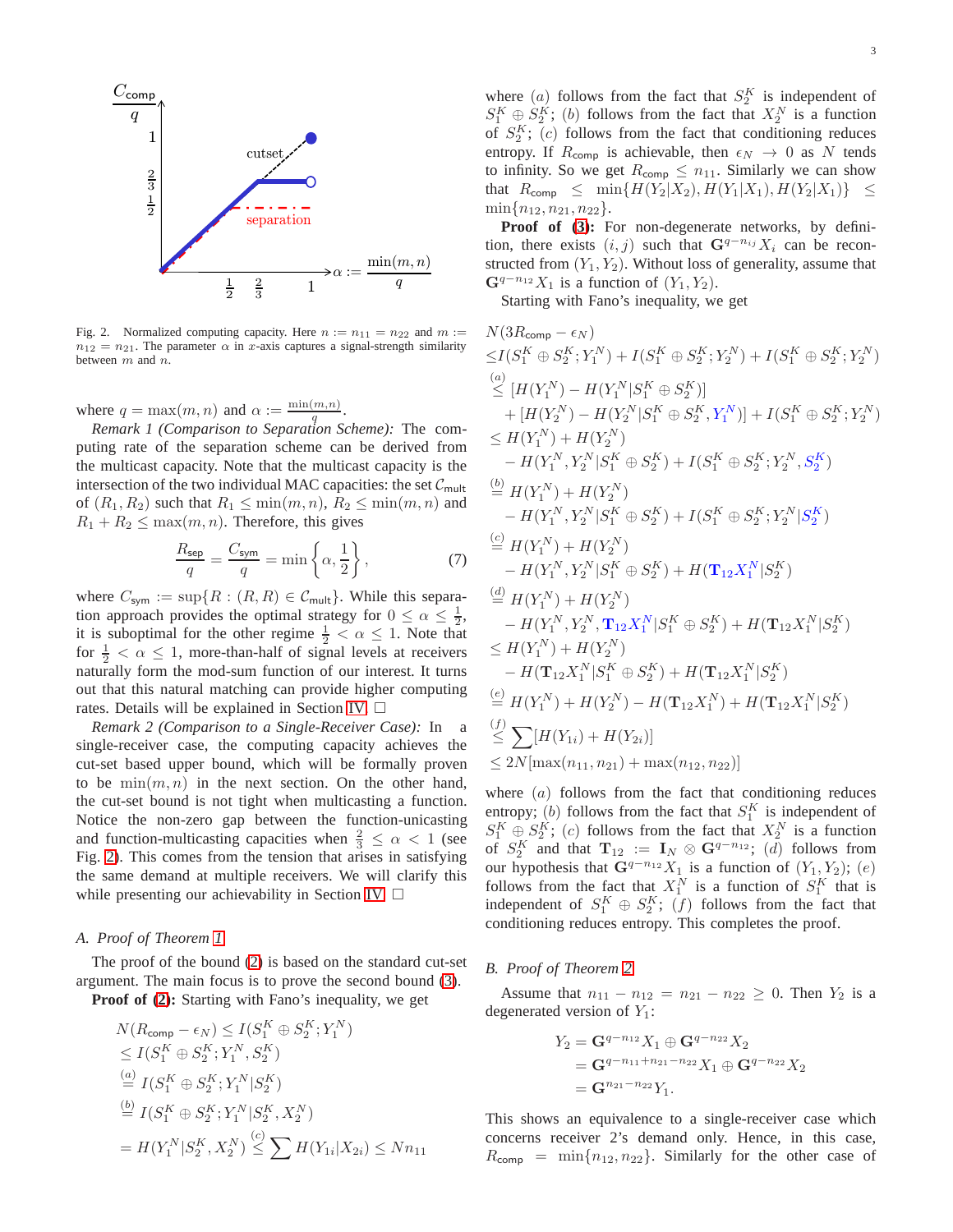

<span id="page-3-1"></span>Fig. 3. [*Case I:*  $\frac{1}{2} \le \alpha \le \frac{2}{3}$ ]: An achievable scheme for  $(m, n) = (3, 5)$ and generalization to arbitrary values of  $(m, n)$ .

 $n_{11} - n_{12} = n_{21} - n_{22} \le 0$ , one can show that  $Y_1$  is a degenerated version of  $Y_2$  and therefore a network becomes equivalent to a single-receiver case w.r.t receiver 1 where  $R_{\text{comp}} = \min\{n_{11}, n_{21}\}.$ 

# <span id="page-3-0"></span>IV. PROOF OF THEOREM [3](#page-1-5) VIA GEOMETRIC APPROACH

By symmetry, focus on the case of  $m \leq n$ . The other case of  $m > n$  is a mirror image in which transmitters 1 and 2 are swapped. As mentioned in Remark [1,](#page-2-3) the separation scheme can achieve the computing capacity for  $0 \le \alpha \le \frac{1}{2}$ . The case of  $\alpha = 1$  is a degenerate case where the channel forms the mod-sum function by nature at both receivers. In this case, uncoded transmission can yield  $R_{\text{comp}} = n$ . Hence, our focus is the following two non-degenerate cases.

*A. Case I:*  $\frac{1}{2} \leq \alpha \leq \frac{2}{3}$ 

Let us explain achievability with the example  $(m, n)$  = (3, 5) illustrated in Fig. [3.](#page-3-1) We will show that the cut-set bound of  $\min(m, n) = 3$  can be achieved. First transmitter 1 sends the bits  $(a_1, a_2, a_3)$  on the top  $3(=m)$  levels. Observe that the 3rd level at receiver 1 marked with a green square is connected with transmitter 1's upper  $m$  levels as well as transmitter 2's upper  $m$  levels. The idea is to exploit this overlapped level. Transmitter 2 sends  $b_3$  on the top level to achieve  $a_3 \oplus b_3$  on the overlapped level at receiver 1. In an arbitrary case, the number of overlapped levels is  $N_1 := n_{12} + n_{21} - n_{11} = 2m - n$ . On the other hand, the bit  $b_3$ is cleanly received at receiver 2 without being interfered with by  $(a_1, a_2, a_3)$ , since  $N_1 + m \le n$  in the regime of  $\frac{1}{2} \le \alpha \le \frac{2}{3}$ . Similarly let  $N_2 := n_{12} + n_{21} - n_{22} = 2m - n$  be the number of levels at receiver 2 which are connected with transmitter 1's upper m levels as well as transmitter 2's upper m levels. In this example, level 3 at receiver 2 is the overlapped level. Transmitter 2 then sends  $b_1$  on the 3rd level so as to achieve  $a_1 \oplus b_1$  on the level at receiver 2. This  $b_1$  is cleanly received at receiver 1, since  $N_2 + m \le n$  in the regime of  $\frac{1}{2} \le \alpha \le \frac{2}{3}$ .

Finally notice that level 2 at transmitter 2 is vacant among the top  $m$  levels. In an arbitrary case, the number of these vacant levels is  $m-(N_1+N_2)$ . Transmitter 2 sends additional symbols ( $b_2$  in this example) on the vacant  $m - (N_1 + N_2)$ levels. Obviously these symbols are cleanly received at both receivers. In summary, receiver 1 can compute  $a_1 \oplus b_1$ ,  $a_2 \oplus b_2$ , and  $a_3 \oplus b_3$ . In an arbitrary case, the total number of these computable bits is  $N_1+N_2+\{m-(N_1+N_2)\}=m$ . Similarly receiver 2 can compute  $m$  bits. Therefore, we can achieve  $R_{\text{comp}} = m.$ 

*Remark 3 (Exploiting Channel Structure [\[10\]](#page-11-9), [\[19\]](#page-11-18)):* In the regime of  $\frac{1}{2} \leq \alpha \leq \frac{2}{3}$ , more-than-half of signal levels at receivers naturally form the mod-sum function. This enables us to create a shared linear subspace. Note in the above example that at receiver 2, the symbols  $(a_1, b_1)$  share one-dimensional linear subspace spanned by  $[0, 0, 1, 0, 0]^t$ , where  $[\cdot]^{t}$  indicates a transpose. This enables us to outperform the separation scheme where shared subspaces do not exist.  $\Box$ 

*Remark 4 (Connection to Interference Alignment):* Note that the linear subspace with respect to  $a_1$  is aligned with the subspace w.r.t  $b_1$ . In this sense, it is an instance of the important concept of *interference alignment* [\[15\]](#page-11-13), [\[16\]](#page-11-14) which has shown great potential for a variety of applications such as interference channels [\[16\]](#page-11-14), cellular networks [\[20\]](#page-12-0), [\[21\]](#page-12-1), distributed storage networks [\[22\]](#page-12-2), [\[23\]](#page-12-3), [\[24\]](#page-12-4) and multiple unicast networks [\[25\]](#page-12-5), [\[26\]](#page-12-6). But the distinction w.r.t our problem comes from the purpose of alignment. In our problem, the aim of alignment is to form a desired function while minimizing the signal subspace occupied by the source symbols. To highlight this purpose, we call it *function alignment*.

# *B.* [Case II:  $\frac{2}{3} \leq \alpha < 1$ ]: Example

Unlike Case I, our achievability for this regime employs a vector-coding scheme. We first explain our achievability idea with the example  $(m, n) = (3, 4)$  illustrated in Fig. [4.](#page-4-0) We will then invoke a geometric insight which helps generalizing to arbitrary values of  $(m, n)$ . The generalization will be explained in the next section.

Our achievability idea is to *alternate* function alignment at both receivers. See Fig. [4.](#page-4-0) We first achieve function alignment  $a_1 \oplus b_1$  at receiver 1. We next achieve  $a_2 \oplus b_2$  at receiver 2. We repeat this until all of the resource levels are fully utilized. At the end of time 1, receiver 1 can then compute all of  $a_i \oplus b_i$ 's  $(i = 1, 2, 3)$ . However, receiver 2 can compute only  $a_1 \oplus b_1$ ,  $a_2 \oplus b_2$  and  $b_3$ . Since we start favoring receiver 1, we end up with this asymmetry.

In order to make it symmetric, we invoke the idea of vector coding. In time 2, we start by favoring receiver 2 instead and repeat the same procedure as before. We can then obtain a symmetric solution at the end of time 2. However, the solution is still inefficient. Note that  $b<sub>6</sub>$  is missing at receiver 1, and similarly  $a_3$  is missing at receiver 2. To improve, we use another time slot. In time 3, we now have two purposes: (1) sending fresh source symbols; (2) delivering the  $b<sub>6</sub>$  and  $a<sub>3</sub>$  to receivers 1 and 2 respectively. We first multicast fresh symbols  $a_7 \oplus b_7$  and  $a_8 \oplus b_8$  with alternating function alignment. Next transmitter 1 sends  $a_3$  (wanted by receiver 2) on the third level. But this transmission causes interference to  $b_8$  which was already received at receiver 1. Fortunately we can resolve this conflict. Here the key observation is that  $a_3 \oplus b_3$  is already obtained at receiver 1 in time 1. Hence, transmitter 2 sending  $b_3$  on top of  $b_8$  in time 3, we can achieve the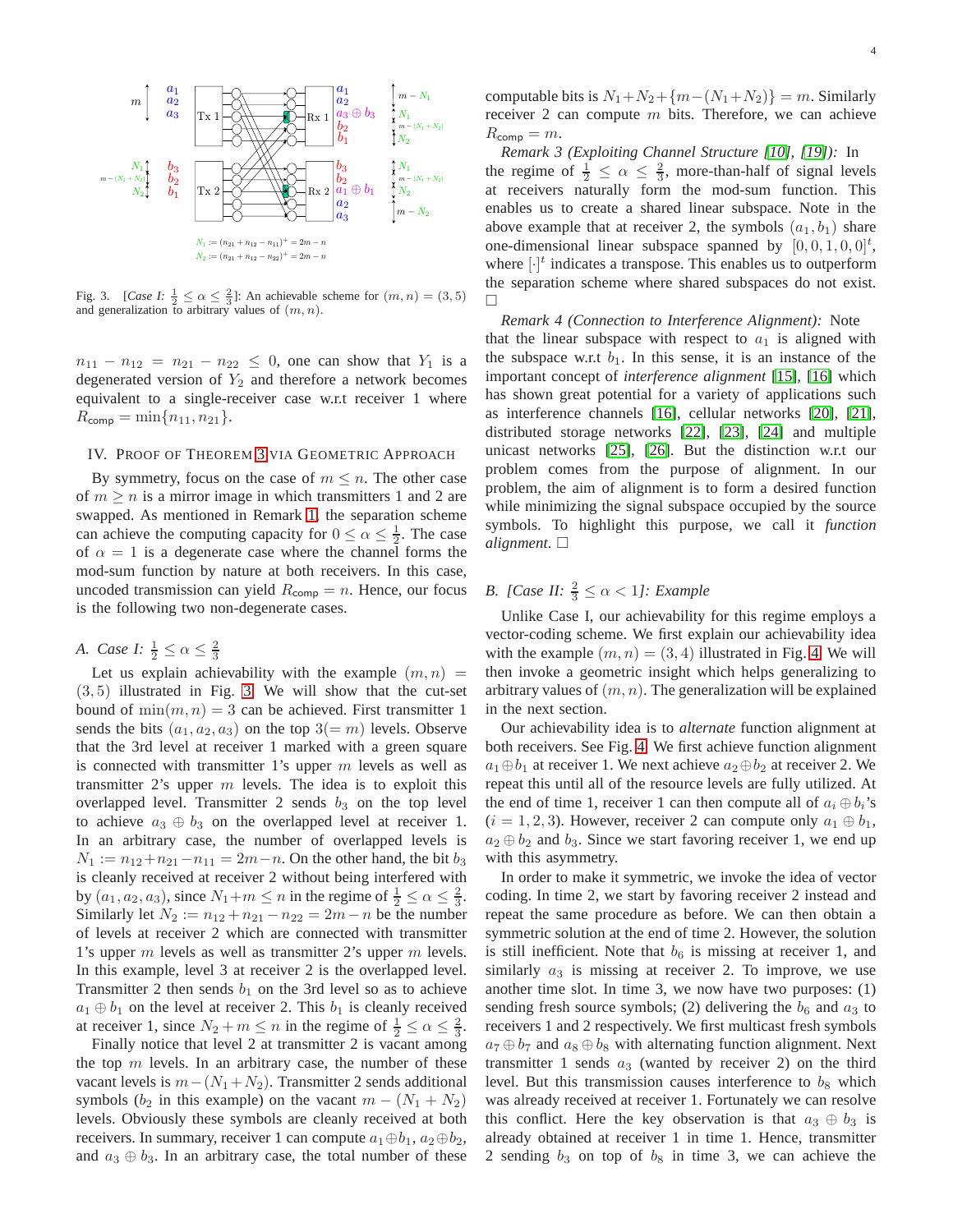

<span id="page-4-0"></span>Fig. 4. [*Case II:*  $\frac{2}{3} \le \alpha < 1$ ]: Alternating function alignment for  $(m, n) = (3, 4)$ .

function alignment  $a_3 \oplus b_3$  at receiver 1. The  $a_3 \oplus b_3$  already received in time 1 can then be exploited as *side information* to decode  $b_8$  from  $b_8 \oplus a_3 \oplus b_3$ . As a result, transmitter 1 can deliver the  $a_3$  to receiver 2 without interfering with  $b_8$  at receiver 1. Similarly transmitter 2 can deliver the  $b<sub>6</sub>$  to receiver 1 without interfering with  $a<sub>7</sub>$  at receiver 2. Both receivers can now compute  $a_i \oplus b_i$ 's for  $i = 1, \dots, 8$  during 3 time slots, thus achieving  $R_{\text{comp}} = \frac{8}{3}$ .

**Geometric Interpretation:** To aid generalization to arbitrary values of  $(m, n)$ , we invoke geometric insights from the  $(3, 4)$  example. In this example,  $v =$  $[1, 0, 0, 0, 0, 0, 0, 0, 0, 0, 0, 0]$ <sup>t</sup> can be viewed as a beamforming vector for  $a_1$ . Beamforming vector designs are closely associated with function alignment. To achieve function alignment  $a_1 \oplus b_1$  at receiver 2, transmitter 2 designs its corresponding vector as Tv, where T indicates the 3-time-slot equivalent channel:  $\mathbf{T} := \mathbf{I}_3 \otimes \mathbf{G}^{4-3} = \mathbf{I}_3 \otimes \mathbf{G}$ . With this geometric viewpoint, we can interpret the  $(3, 4)$  example solution as in Fig. [5.](#page-5-0)

Let  $\mathbf{a} := (a_2, a_4, a_8, a_6)^t$  and  $\bar{\mathbf{a}} := (a_1, a_5, a_7, a_3)^t$ ; similarly  $\mathbf{b} := (b_2, b_4, b_8, b_6)^t$  and  $\bar{\mathbf{b}} := (b_1, b_5, b_7, b_3)^t$ . Let  $V_1$  be a 12-by-4 beamforming matrix w.r.t. a. Let  $V_2$  be a 12-by-4 beamforming matrix w.r.t.  $\overline{b}$ . According to the code construction in Fig. [4,](#page-4-0) we have

$$
\mathbf{V}_{1} = \begin{bmatrix} 1 & 0 & 0 & 0 \\ 0 & 0 & 0 & 0 \\ 0 & 0 & 0 & 0 \\ 0 & 0 & 0 & 0 \\ 0 & 0 & 0 & 0 \\ 0 & 0 & 0 & 1 \\ 0 & 0 & 0 & 1 \\ 0 & 0 & 0 & 1 \\ 0 & 0 & 0 & 1 \\ 0 & 0 & 0 & 0 \\ 0 & 0 & 0 & 0 \\ 0 & 0 & 0 & 0 \\ 0 & 0 & 0 & 0 \\ 0 & 0 & 0 & 0 \\ 0 & 0 & 0 & 0 \\ 0 & 0 & 0 & 0 \\ 0 & 0 & 0 & 0 \\ 0 & 0 & 0 & 0 \\ 0 & 0 & 0 & 0 \\ 0 & 0 & 0 & 0 \\ 0 & 0 & 0 & 0 \\ 0 & 0 & 0 & 0 \\ 0 & 0 & 0 & 0 \\ 0 & 0 & 0 & 0 \\ 0 & 0 & 0 & 0 \\ 0 & 0 & 0 & 0 \\ 0 & 0 & 0 & 0 \\ 0 & 0 & 0 & 0 \\ 0 & 0 & 0 & 0 \\ 0 & 0 & 0 & 0 \\ 0 & 0 & 0 & 0 \\ 0 & 0 & 0 & 0 \\ 0 & 0 & 0 & 0 \\ 0 & 0 & 0 & 0 \\ 0 & 0 & 0 & 0 \\ 0 & 0 & 0 & 0 \\ 0 & 0 & 0 & 0 \\ 0 & 0 & 0 & 0 \\ 0 & 0 & 0 & 0 \\ 0 & 0 & 0 & 0 \\ 0 & 0 & 0 & 0 \\ 0 & 0 & 0 & 0 \\ 0 & 0 & 0 & 0 \\ 0 & 0 & 0 & 0 \\ 0 & 0 & 0 & 0 \\ 0 & 0 & 0 & 0 \\ 0 & 0 & 0 & 0 \\ 0 & 0 & 0 & 0 \\ 0 & 0 & 0 & 0 \\ 0 & 0 & 0 & 0 \\ 0 & 0 & 0 & 0 \\ 0 & 0 & 0 & 0 \\ 0 & 0 & 0 & 0 \\ 0 & 0 & 0 & 0 \\ 0 & 0 & 0 & 0 \\ 0 & 0 & 0 & 0 \\ 0 & 0 & 0 & 0 \\ 0 & 0 & 0 & 0 \\ 0 & 0 & 0 & 0 \\ 0 & 0 & 0 & 0 \\ 0 & 0 & 0 & 0 \\ 0 & 0 & 0 & 0 \\
$$

To achieve function alignment  $\mathbf{a} \oplus \mathbf{b}$  at receiver 2, transmitter 2 sends b along with  $\mathbf{TV}_1$ . Similarly to achieve  $\bar{\mathbf{a}} \oplus \mathbf{b}$ at receiver 1, transmitter 1 sends  $\bar{a}$  along with  $TV_2$ . Receiver 2 then gets  $V_2\bar{b}$  and  $(T^2V_2)\bar{a}$ . One can verify that rank $([V_1 T V_2 T^2 V_1]) = \text{rank}([V_2 T V_1 T^2 V_2]) = 12.$ This enables both receivers to compute  $\mathbf{a} \oplus \mathbf{b}$  and  $\bar{\mathbf{a}} \oplus \bar{\mathbf{b}}$ .

*C.* [*Case II:*  $\frac{2}{3} \leq \alpha < 1$ ]: *Generalization* 

We now provide a code construction of  $V_1$  and  $V_2$  for arbitrary values of  $(m, n)$ . Let  $M_1$  be the column size of  $V_1$ , i.e., the number of symbols that form function alignment at receiver 2. Similarly, let  $M_2$  be the column size of  $V_2$ . In the previous (3, 4) example,  $M_1 = M_2 = 4$ . Notice that  $R_{\text{comp}} =$  $\frac{M_1 + M_2}{3}$  is achievable if the following matrices are full rank:

$$
\mathbf{B}_1 := [\mathbf{V}_1, \ \mathbf{T}^2 \mathbf{V}_1, \ \mathbf{T} \mathbf{V}_2] \in \mathbb{F}_2^{3n \times (2M_1 + M_2)}
$$
  

$$
\mathbf{B}_2 := [\mathbf{V}_2, \ \mathbf{T}^2 \mathbf{V}_2, \ \mathbf{T} \mathbf{V}_1] \in \mathbb{F}_2^{3n \times (M_1 + 2M_2)}.
$$

We choose appropriate values of  $(M_1, M_2)$  such that  $M_1$  +  $M_2 = 2n$  and thus can yield  $R_{\text{comp}} = \frac{2n}{3}$ . Considering the total dimension of the linear subspace at receiver 1, we get  $2M_1+M_2 \leq 3n$ . Similarly for receiver 2, we get  $M_1+2M_2 \leq$ 3*n*. This motivates us to choose  $M_1 = M_2 = n$ .

We construct  $(V_1, V_2)$  such that  $B_1$  and  $B_2$  are full rank. The form of  $V_1$  and  $V_2$  in [\(8\)](#page-4-1) inspires our construction in the general case. Note that the first three columns of  $V_1$  and  $V_2$  are the same, say V. Inspecting more examples, we could identify the dimension of **V** as  $3n$ -by- $3(n - m)$ :

<span id="page-4-3"></span>
$$
\mathbf{V}_1 = [\mathbf{V} \ \mathbf{P}_1] \in \mathbb{F}_2^{3n \times n}
$$
  
\n
$$
\mathbf{V}_2 = [\mathbf{V} \ \mathbf{P}_2] \in \mathbb{F}_2^{3n \times n}
$$
\n(9)

where  $\mathbf{V} \in \mathbb{F}_2^{3n \times 3(n-m)}$  and  $\mathbf{P}_{\ell} \in \mathbb{F}_2^{3n \times (3m-2n)}$ ,  $\ell = 1, 2$ . The form of [\(8\)](#page-4-1) inspires:

<span id="page-4-5"></span><span id="page-4-4"></span>
$$
\mathbf{V} = \mathbf{I}_3 \otimes [\mathbf{e}_1^{(n)} \cdots \mathbf{e}_{n-m}^{(n)}], \tag{10}
$$

<span id="page-4-1"></span>where  $e_i^{(n)} \in \mathbb{F}_2^n$  indicates the *i*th coordinate vector in an *n*-dimensional space. Note in [\(8\)](#page-4-1) that  $P_1$  and  $P_2$  bear a strong similarity: the (9th-12th) rows are identical; the (1st-4th) rows of  $P_2$  are the same as the (5th-8th) rows of  $P_1$ . Inspecting more examples, we could develop a construction:

$$
\begin{split}\n\mathbf{P}_{1} &= \mathbf{e}_{3}^{(3)} \otimes [\mathbf{e}_{(n-m)+1}^{(n)} \cdots \mathbf{e}_{2m-n}^{(n)}] \\
&\oplus \mathbf{e}_{2}^{(3)} \otimes \left\{ [\mathbf{e}_{2(n-m)+1}^{(n)} \cdots \mathbf{e}_{m}^{(n)}] \oplus [\mathbf{e}_{3(n-m)+1}^{(n)} \cdots \mathbf{e}_{n}^{(n)}] \right\}, \\
\mathbf{P}_{2} &= \mathbf{e}_{3}^{(3)} \otimes [\mathbf{e}_{(n-m)+1}^{(n)} \cdots \mathbf{e}_{2m-n}^{(n)}] \\
&\oplus \mathbf{e}_{1}^{(3)} \otimes \left\{ [\mathbf{e}_{2(n-m)+1}^{(n)} \cdots \mathbf{e}_{m}^{(n)}] \oplus [\mathbf{e}_{3(n-m)+1}^{(n)} \cdots \mathbf{e}_{n}^{(n)}] \right\}.\n\end{split}
$$
\n(11)

<span id="page-4-2"></span>The following lemma shows that this code ensures the full rank of  $B_1$  and  $B_2$ . This completes the proof.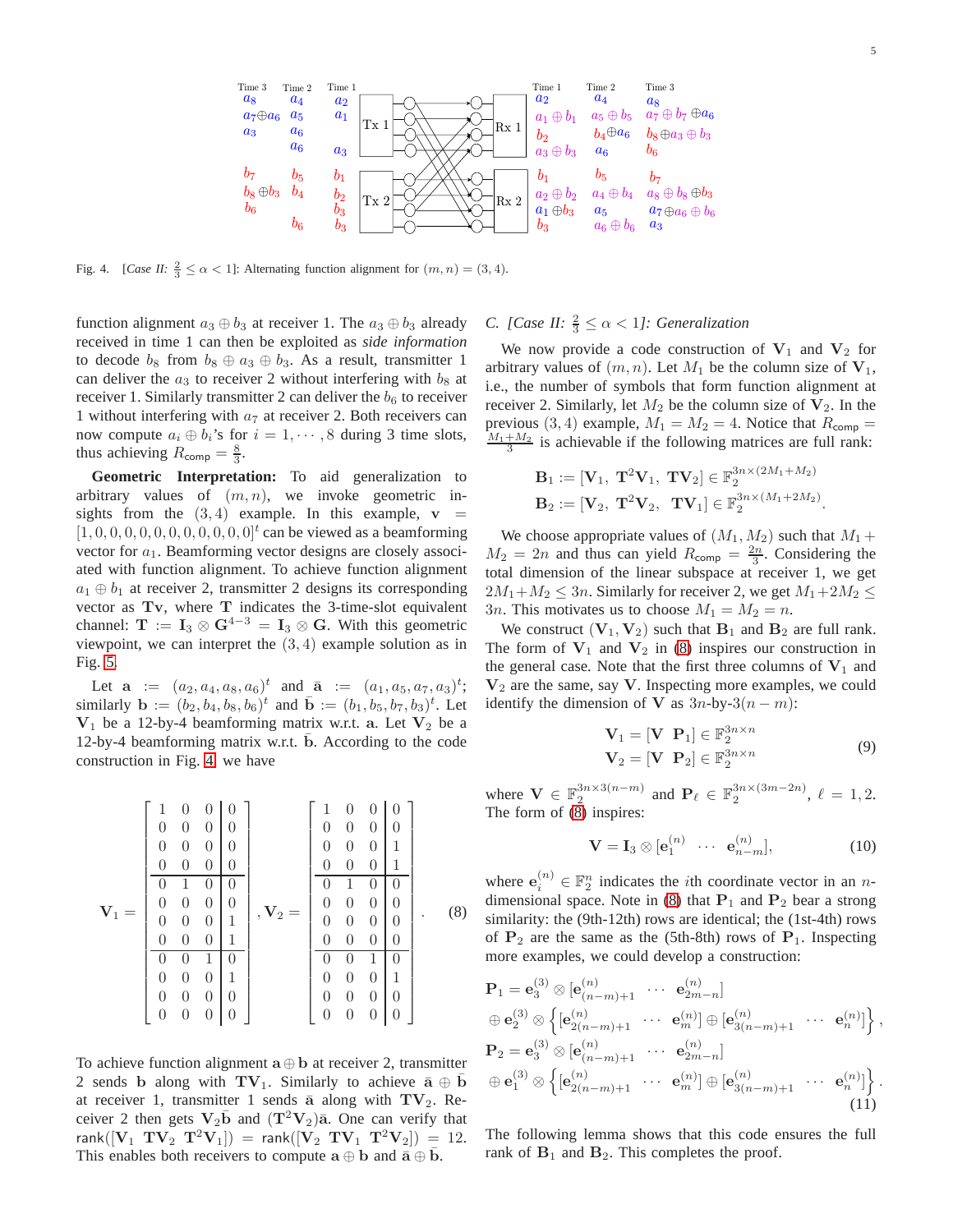

<span id="page-5-0"></span>Fig. 5. Geometric interpretation of an achievable scheme.

*Lemma 2:*

rank 
$$
[\mathbf{V}_1, \mathbf{T}\mathbf{V}_2, \mathbf{T}^2\mathbf{V}_1] = 3n
$$
,  
\nrank  $[\mathbf{V}_2, \mathbf{T}\mathbf{V}_1, \mathbf{T}^2\mathbf{V}_2] = 3n$ .  
\n*Proof:* See Appendix B.

#### V. PROOF OF THEOREM [3](#page-1-5) VIA NETWORK DECOMPOSITION

In this section, we present a network decomposition theorem that permits to decompose a network into elementary subnetworks. The decomposition theorem applies not only to the two-user network discussed so far, but directly extends to the L-user network, which will formally be introduced in Section [VI.](#page-6-0) Using this theorem for the case of  $L = 2$  users, we will provide an alternative conceptually-simpler achievability proof of Theorem [3](#page-1-5) by coding separately over each elementary subnetwork. Interestingly, this coding strategy is sufficient to meet the converse bounds, and hence, to establish computation capacity, thus establishing a *separation principle* among the building blocks. This observation is somewhat surprising — in general interference channel problems, coding separately over parallel channels entails a significant loss in performance.

For the general case of  $L$  users, we will evaluate the performance of this coding approach in Section [VI](#page-6-0) and show that it matches the upper bound for linear coding strategies.

<span id="page-5-4"></span>*Theorem 4 (Network Decomposition):* For the Ltransmitter L-receiver  $(m, n)$  network where  $m \neq n$ , the following network decompositions hold:<sup>[2](#page-5-1)</sup>

(1) For any 
$$
k \in \mathbb{Z}^+
$$
,

$$
(km, kn) = (m, n)k = (m, n) \times (m, n) \times \ldots \times (m, n).
$$

$$
(2) (2m+1, 2n+1) = (m, n) \times (m+1, n+1)
$$

(3) For the arbitrary  $(m, n)$  model,

$$
(m, n)
$$
\n
$$
= \begin{cases}\n(r, r+1)^{n-m-a} \times (r+1, r+2)^a, & m < n; \\
(r+1, r)^{m-n-a} \times (r+2, r+1)^a, & m > n.\n\end{cases}
$$
\n(13)

<span id="page-5-1"></span><sup>2</sup>We use the symbol  $\times$  for the concatenation of orthogonal models, just like in  $\mathbb{R}^2 = \mathbb{R} \times \mathbb{R}$ .

Rx 2 Tx 1 Tx 2 Rx 1 Rx 2 Tx 1 Tx 2 Rx 1 Rx 2 Tx 1 Tx 2 Rx 1 3 Rx 2 Tx 1 Tx 2 Rx 1

<span id="page-5-3"></span>Fig. 6. A network decomposition example of an  $(m, n) = (2, 7)$  model. From [\(13\)](#page-5-2),  $r = 0$  and  $a = 2$ ; hence, the decomposition is given by  $(2, 7) =$  $(0, 1)^3 \times (1, 2)^2$ .

where

<span id="page-5-5"></span>
$$
r = \left\lfloor \frac{\min\{m, n\}}{|n-m|} \right\rfloor,
$$
  
\n
$$
a = \min\{m, n\} \mod |n-m|.
$$
 (14)

The proof is given in Appendix [C.](#page-10-1) Here we provide a proof idea with an  $(m, n, L) = (2, 7, 2)$  example, illustrated in Fig. [6.](#page-5-3) The idea is to use graph coloring with  $|n - m| = 5$ colors, identified by integers  $\{0, 1, 2, 3, 4\}$ . At transmitter 1, assign to level 1 and level 6 (=  $1 + |n - m|$ ) the color 0 (blue color in this example). Use exactly the same rule to color the levels of transmitter 2 and receivers 1 and 2. The blue-colored graph represents an independent graph of model  $(1, 2)$ . Next we assign the color 1 (red color in this example) to level 2 and level 7 (=  $2 + |n - m|$ ), for all transmitters and receivers. We then obtain another independent graph of model  $(1, 2)$  and are left with model  $(0, 3)$ . Obviously the model  $(0, 3)$  is decomposed into  $(0, 1)^3$ . Therefore, we get  $(2, 7) = (1, 2)^2 \times (0, 1)^3.$ 

<span id="page-5-2"></span>*Remark 5:* Unlike the  $L = 2$  case, for  $L \geq 3$ , the case  $m < n$  is not symmetric with  $m > n$ . Nevertheless, the above symmetric decomposition holds even when  $L \geq 3$ .  $\Box$ 

*Remark 6:* The separation principle among these decomposed subnetworks is not generally true. It is well known that for parallel interference channels, optimal performance requires joint coding across orthogonal components.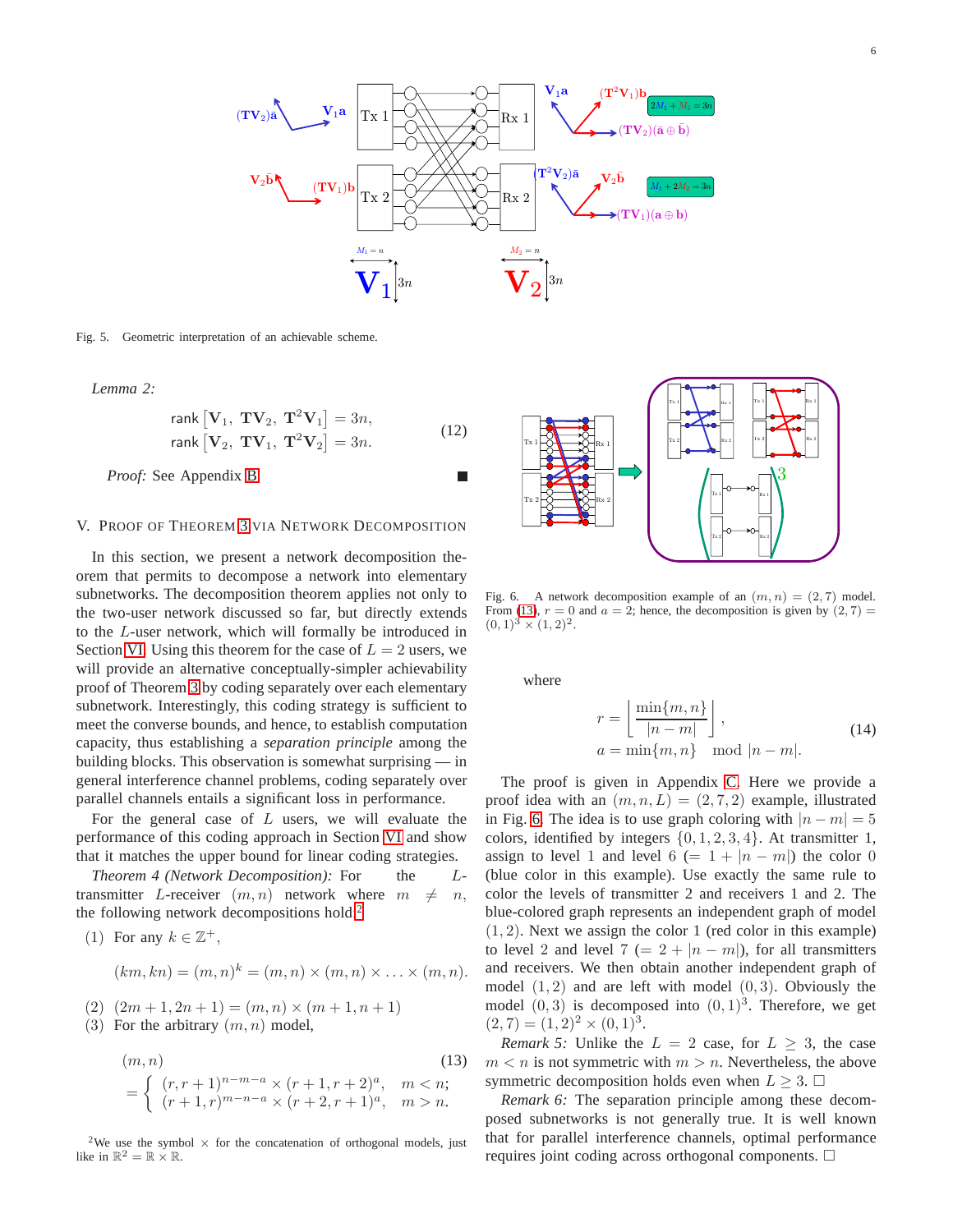Theorem [4](#page-5-4) suggests that fundamental building blocks are of form  $(r, r + 1)$  or  $(r + 1, r)$ , that is, "gap-1" models. Hence, we focus on the computing rates of the "gap-1" models.

<span id="page-6-1"></span>*Lemma 3 (L = 2):* The following computing rates are achievable:

- (1) For the model  $(0, 1)$ ,  $R_{\text{comp}} = 0$ .
- (2) For the model  $(1, 2)$ ,  $R_{\text{comp}} = 1$ .
- (3*a*) For the model  $(r, r + 1)$  with  $r \ge 2$ ,  $R_{\text{comp}} = \frac{2}{3}(r + 1)$ .
- (3b) For the model  $(r+1, r)$  with  $r \ge 2$ ,  $R_{\text{comp}} = \frac{3}{3}(r+1)$ .
- (4) For the model  $(r, r)$ ,  $R_{\text{comp}} = r$ .

This lemma can be proved via the geometric approach in Section [IV.](#page-3-0) We give a short explicit proof in Appendix [D,](#page-10-2) showing that explicit codes for the  $(3, 4)$  and  $(4, 5)$  models (found, for example, via the method from Section [IV\)](#page-3-0) directly imply the general proof of the lemma.

**Achievability Proof of Theorem [3:](#page-1-5)** By symmetry, we focus on the case of  $m < n$ . For the case of  $0 \le \alpha \le \frac{1}{2}$ ,  $r = 0$ and  $a = m$  in [\(14\)](#page-5-5); hence, the decomposition is given by  $(m, n) = (0, 1)^{n-2m} \times (1, 2)^m$ . Thus, using Lemma [3,](#page-6-1) the computing rate is  $R_{\text{comp}} = 0 \cdot (n - 2m) + 1 \cdot m = m$ . Next, consider the case of  $\frac{1}{2} \le \alpha \le \frac{2}{3}$ . Applying the decomposi-tion [\(13\)](#page-5-2), we find that in this case,  $r = 1$  and  $a = 2m - n$ :  $(m, n) = (1, 2)^{2n-3m} \times (2, 3)^{2m-n}$ . Thus, using Lemma [3,](#page-6-1) the computing rate is  $R_{\text{comp}} = 1 \cdot (2n - 3m) + 2 \cdot (2m - n) = m$ . Finally, consider the case of  $\alpha \geq \frac{2}{3}$ . Applying the decompo-sition [\(13\)](#page-5-2), we find that in this case,  $r \geq 2$ . So we get

$$
R_{\text{comp}} = \frac{2}{3}(r+1)(n-m-a) + \frac{2}{3}(r+2)a
$$
  
= 
$$
\frac{2}{3} \{r(n-m) + a + (n-m)\}
$$
  
= 
$$
\frac{(a)}{3} \frac{2}{3} \{m + (n-m)\} = \frac{2}{3}n.
$$

where  $(a)$  is due to [\(14\)](#page-5-5). This completes the proof.

*Remark 7:* At first, it might seem that this proof is simpler than our arguments in Section [IV.](#page-3-0) However, we point out that proving Lemma [3](#page-6-1) is not straightforward, and hence, that there is no clear ordering as to which proof is simpler. Both proofs carry different intuitions and insights into the structure of the problem.  $\square$ 

## VI.  $L \times L$  SYMMETRIC NETWORKS

<span id="page-6-0"></span>We consider an  $L(\geq 3)$ -transmitter L-receiver network where all of the  $L$  receivers want to compute a mod-2-sum of all of the Bernoulli sources generated at the transmitters. We consider a symmetric setting where the two integer parameters of  $(m, n)$  describe the network. Here n indicates the number of signal bit levels from transmitter  $\ell$  to receiver  $\ell$ ; and m denotes the number of signal bit levels from transmitter  $\ell$  to receiver  $\ell'(\neq \ell)$ . See Fig. [7](#page-6-2) for an  $(m, n) = (3, 4)$  example of the network. The received signal at receiver  $\ell$  is given by

$$
Y_{\ell} = \mathbf{G}^{q-n} X_{\ell} \oplus \bigoplus_{j \neq \ell} \mathbf{G}^{q-m} X_j,\tag{15}
$$

for  $\ell = 1, 2, ..., L$ .

*Theorem 5:* The linear computing capacity is

$$
C_{\text{comp}}^{\text{lin}} = \begin{cases} \min \left\{ m, n, \frac{1}{2} \max(n, m) \right\}, & m \neq n; \\ n, & m = n. \end{cases}
$$



<span id="page-6-2"></span>Fig. 7. Achievable scheme for the  $(r - 1, r)$  model where  $r = 2k$ .

The computing capacity is upper-bounded by

$$
C_{\text{comp}} \leq \left\{ \begin{array}{l} \min \left\{ m, n, \frac{L}{2L-1} \max(n, m) \right\}, & m \neq n; \\ n, & m = n. \end{array} \right.
$$

*Proof:* See Section [VI-A](#page-6-3) for the achievability proof and Section [VI-B](#page-7-0) for the coverse proof under linear coding strategies. See Section [VI-C](#page-8-0) for the information-theoretic upper bound.

*Remark 8:* In general networks, the linear capacity is often not equal to the capacity and non-linear codes may achieve higher rates [\[12\]](#page-11-11). In the limit of  $L \to \infty$ , however, linear codes show the optimality. Note that our information-theoretic upper bound approaches the achievable rate as  $L$  tends to infinity, thus establishing the asymptotic computing capacity.  $\Box$ 

#### <span id="page-6-3"></span>*A. Achievability Proof*

The idea is to combine the network decomposition in Theorem [4](#page-5-4) and achievability proof for elementary subnetworks.

<span id="page-6-4"></span>*Lemma 4 (L*  $\geq$  *3):* The following computing rates are achievable:

- (1) For the model  $(0, 1)$  or  $(1, 0)$ ,  $R_{\text{comp}} = 0$ .
- (2*a*) For the model  $(r-1,r)$  with  $r \ge 2$ ,  $R_{\text{comp}} = \frac{1}{2}r$ .
- (2b) For the model  $(r, r 1)$  with  $r \ge 2$ ,  $R_{\text{comp}} = \frac{1}{2}r$ .
- (3) For the model  $(r, r)$ ,  $R_{\text{comp}} = r$ .

*Proof:* The items (1) and (3) are straightforward. For the (2a) model, we consider two cases:  $r = 2k$  and  $r = 2k + 1$ . Fig. [7](#page-6-2) shows an achievable scheme when  $r = 2k = 2 \cdot 2$  and  $L = 3$ . Each transmitter uses odd-numbered levels to send k symbols. The special structure of symmetric networks allows each receiver to get clean symbols on odd-numbered levels while receiving partially-satisfied functions on even-numbered levels. For example, receiver 1 gets  $(a_1, a_2)$  on the first and third levels;  $(b_1 \oplus c_1, b_2 \oplus c_2)$  on the second and fourth levels. Note that two resource levels are consumed to compute one desired function. Therefore, this gives  $R_{\text{comp}} = \frac{1}{2}r$ . Obviously this can be applied to an arbitrary value of  $L$  as well as the (2b) model.

<span id="page-6-5"></span>Fig. [8](#page-7-1) shows an achievable scheme for the case of  $r =$  $2k + 1 = 2 \cdot 2 + 1$  and  $L = 3$ . If we followed the same approach as in the case of  $r = 2k$ , each receiver would end up with having a resource hole in the last bottom level. In this example, receiver 1 would get  $(a_1, b_1 \oplus c_1, a_2, b_2 \oplus c_2)$ on the 1st, 2nd, and 3rd levels, while the last bottom level is empty. In order to make an efficient resource utilization, we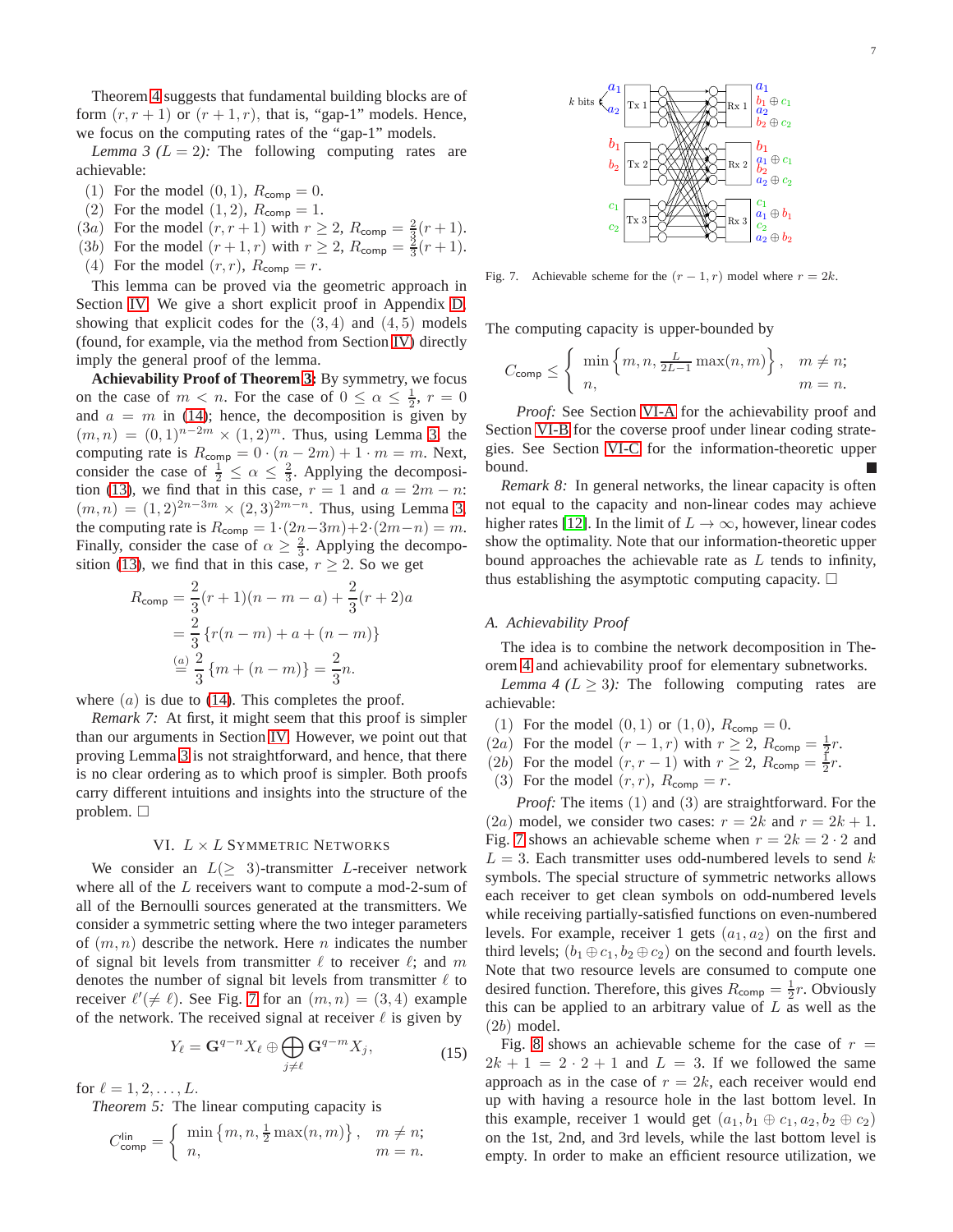

<span id="page-7-1"></span>Fig. 8. Achievable scheme for the  $(r-1, r)$  model where  $r = 2k + 1$ .

again invoke the vector coding idea. At the end of time 1, each transmitter sends an additional symbol on the last *even*numbered level. This transmission causes a conflict at each receiver. For example,  $a_3$  has a conflict with  $b_2 \oplus c_2$ . However, this can be resolved by using another time slot. In time 2, using the first level, each transmitter re-sends the symbol that was sent on the last even-numbered level in time 1. From the second to last levels, we repeat the same procedure as in time 1 to send fresh  $k$  symbols. Note that  $a_3$  is cleanly received at receiver 1 in time 2. This  $a_3$  can now be used to decode  $b_2 \oplus c_2$ , which was interfered with by  $a_3$  in time 1. Also the  $b_3 \oplus c_3$  that was received at receiver 1 in time 1 can be used to decode  $a_4$ which is interfered with by  $b_3 \oplus c_3$  on the second level in time 2. Therefore, we can achieve  $R_{\text{comp}} = \frac{k+1+k}{2} = \frac{r}{2}$ . The same strategy can be applied to arbitrary values of  $(L, r = 2k + 1)$ as well as the (2b) model.

Using Theorem [4](#page-5-4) and Lemma [4,](#page-6-4) we can now prove the achievability. We focus on the case of  $m < n$ . The other case of  $m > n$  similarly follows. For  $0 \le \alpha \le \frac{1}{2}$ , [\(13\)](#page-5-2) gives  $r = 0$  and  $a = m$ , thus the decomposition is given by  $(m, n) = (0, 1)^{n-2m} \times (1, 2)^m$ . Therefore, using Lemma [4,](#page-6-4) we can achieve  $R_{\text{comp}} = 0 \cdot (n - 2m) + 1 \cdot m = m$ . Next, consider the case of  $\frac{1}{2} \le \alpha \le \frac{2}{3}$ . Using [\(13\)](#page-5-2), we find that  $r = 1$  and  $a = 2m - n$ , hence, the decomposition is given by  $(m, n) = (1, 2)^{2n-3m} \times (2, 3)^{2m-n}$ . Using Lemma [4,](#page-6-4) we can achieve  $R_{\text{comp}} = 1 \cdot (2n - 3m) + \frac{3}{2} \cdot (2m - n) = \frac{1}{2}n$ . Finally, consider the case of  $\alpha \geq \frac{2}{3}$ . From [\(13\)](#page-5-2), we know that  $r \geq 2$ . So we get  $R_{\text{comp}} = \frac{1}{2}n$ .

#### <span id="page-7-0"></span>*B. Converse Proof under Linear Coding Strategies*

Straightforward cut-set arguments give  $R_{\text{comp}}$  $\min\{m, n\}$ ; hence, it suffices to prove that  $R_{\text{comp}}^{\text{lin}} \leq \frac{\max(m, n)}{2}$  $\frac{(m,n)}{2}$ . Consider any vector linear code over  $N$  uses of the network. Denoting the vector of K successive bits of user  $\ell$  by  $S_{\ell}^{K}$ , this means that the transmitted signals can be written as

$$
\sum_{i=1}^K \mathbf{v}_{\ell,i} S_{\ell,i} = \mathbf{V}_{\ell} S_{\ell}^K,
$$

where  $v_{\ell, j}$  are the "beamforming" vectors of length  $N \max(m, n)$  to be chosen optimally, and  $V_{\ell}$   $\in$  $N \max(m,n) \times K$ <br>2 is the matrix composed of the  $K$  beamforming vectors of transmitter  $\ell$ . Assuming that  $K$  computation bits are successfully decoded by



<span id="page-7-2"></span>Fig. 9. Infeasible patterns of received signals for  $L = 3$ . Once perfect function alignment is achieved at receiver 3, any vectors cannot be aligned at the other receivers.

linear decoding at all receivers, our aim is to prove that  $R_{\text{comp}}^{\text{lin}} := \frac{K}{N} \leq \frac{\max(m,n)}{2}$  $\frac{(m,n)}{2}$ .

Our proof relies on a dimensionality argument, evaluated from the receivers' perspective. To formulate our argument, we define the following space:

$$
W_{i,\ell} = \text{span}\{\mathbf{Tv}_{1,i},\ldots,\mathbf{Tv}_{\ell-1,i},\mathbf{v}_{\ell,i},\mathbf{Tv}_{\ell+1,i},\ldots,\mathbf{Tv}_{L,i}\}.
$$

<span id="page-7-4"></span>Intuitively, this is the space taken up by the ith computed bit at receiver  $\ell$ . First, we observe the following fact:

*Lemma 5:* For every receiver  $\ell$  ( $\ell = 1, 2, ..., L$ ), the subspaces  $W_{i,\ell}$ , for  $i = 1, 2, ..., K$ , must be linearly independent, i.e., for every i, j and  $\ell$ , we have  $W_{i,\ell} \cap W_{j,\ell} = 0$ , where 0 is the all-zero vector.

*Proof:* This lemma can be proved by contradiction: suppose there exists  $j \neq i$  such that  $W_{j,\ell}$  and  $W_{i,\ell}$  are not linearly independent subspaces. Then, it is not possible to guarantee that the computed bits  $i$  and  $j$  can be decoded without error.

The following lemma relates the dimensionality of the various  $W_{i,\ell}$ :

*Lemma 6:* For any i, if there exists  $\ell$  such that dim  $(W_{i,\ell}) =$ 1, then for all  $m \neq \ell$ , we must have dim $(W_{i,m}) > 2$ .

<span id="page-7-3"></span>*Proof:* See Appendix [E.](#page-11-19)

This lemma says that for any bit  $i$  for which function alignment is perfectly achieved at some receiver  $\ell$  (i.e., dim $(W_{i,\ell}) = 1$ ), then for all other receivers, this same bit  $i$  must take up at least 3 dimensions. For illustration, Fig. [9](#page-7-2) shows some examples of these infeasible patterns when  $L = 3$ .

We can restate this lemma in the following way. For any bit  $i$ , one of these two alternatives must apply:

- (B) : There exists  $\ell$  such that  $\dim(W_{i,\ell}) = 1$ . Then,  $\dim(W_{i,m}) \geq 3$  for all  $m \neq \ell$ .
- (C) : There does not exist  $\ell$  such that dim $(W_{i,\ell}) = 1$ . Then,  $\dim(W_{i,m}) \geq 2$  for all m.

For illustration, Fig. [10](#page-8-1) shows examples. Cases (B1)-(B3) are the ones where the dimension for any other receiver (except the perfect-alignment receiver) is exactly 3. Cases  $(C1)-(C3)$ are the ones where the dimension is exactly 2 for all of the receivers.

Let us introduce the set  $J$  of those indices i for which there exists  $\ell$  such that dim $(W_{i,\ell}) = 1$ . For every  $i \in \mathcal{J}$ , we have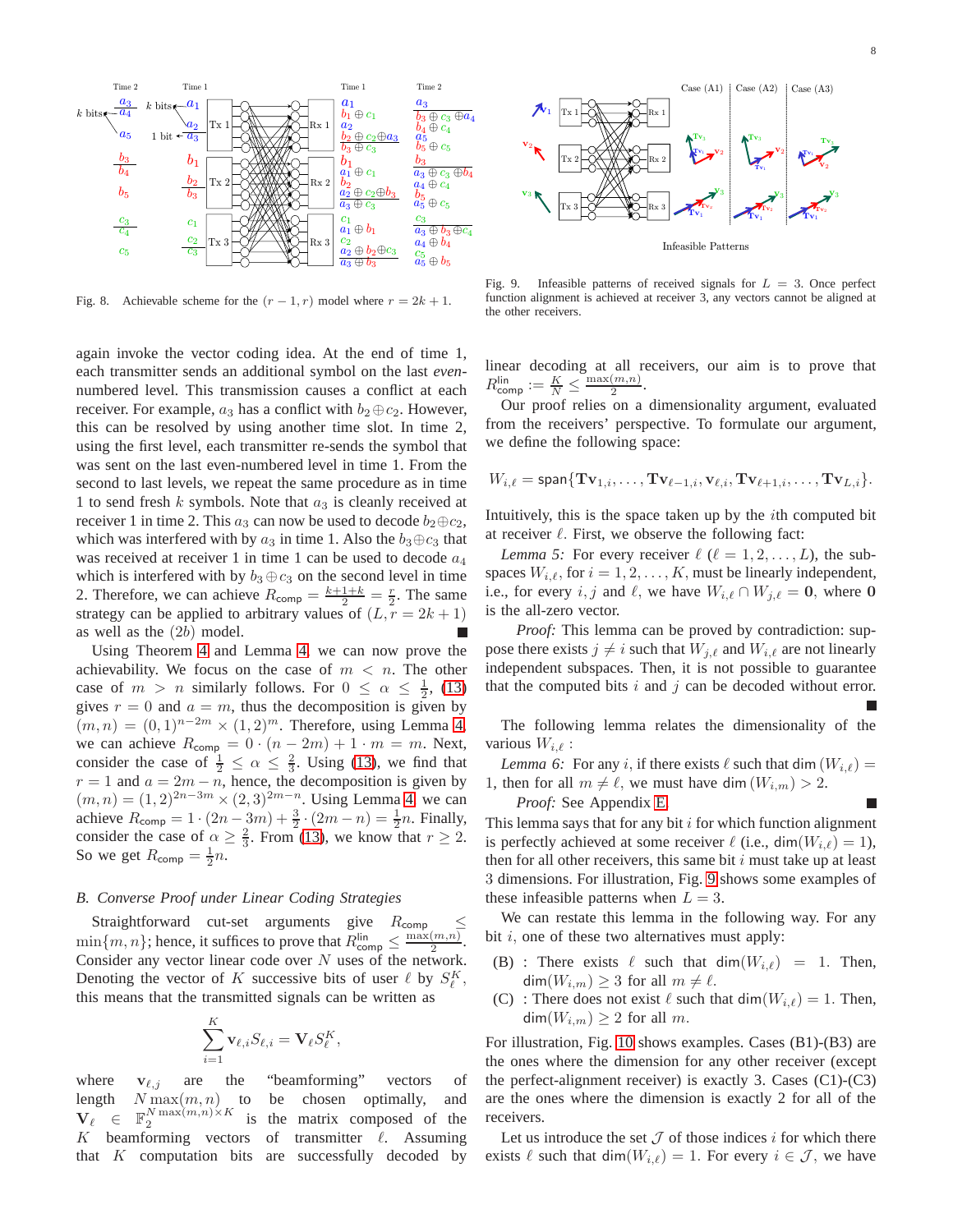

<span id="page-8-1"></span>Fig. 10. Feasible patterns of received signals for  $L = 3$ . Cases (B1)-(B3) are the ones where the dimension of the linear subspace for any other receiver (except for the perfect-alignment receiver) is exactly 3. Cases (C1)-(C3) are the ones where the dimension is exactly 2 for all of the receivers.

(by case (B) above)

$$
\sum_{m=1}^{L} \dim(W_{i,m}) \ge 1 + 3(L-1) = 3L - 2. \tag{16}
$$

Let us also denote the complement of the set  $\mathcal J$  (in the set of integers between 1 and K) by  $\mathcal{J}^c$ . For every  $i \in \mathcal{J}^c$ , we have (by case (C) above)

$$
\sum_{m=1}^{L} \dim(W_{i,m}) \ge 2L. \tag{17}
$$

Now, since  $K = |\mathcal{J}| + |\mathcal{J}^c|$ , and by definition,  $R_{\text{comp}}^{\text{lin}} =$  $K/N$ , we can write

$$
2LNRlincomp = 2L (|\mathcal{J}| + |\mathcal{J}^c|)
$$
  
\n
$$
\leq |\mathcal{J}|(3L - 2) + |\mathcal{J}^c|2L
$$
  
\n
$$
\leq \sum_{i \in \mathcal{J}} \sum_{m=1}^{L} \dim (W_{i,m}) + \sum_{i \in \mathcal{J}^c} \sum_{m=1}^{L} \dim (W_{i,m})
$$
  
\n
$$
= \sum_{m=1}^{L} \sum_{i=1}^{K} \dim (W_{i,m})
$$
  
\n
$$
\leq \sum_{m=1}^{L} N \max(m, n) = LN \max(m, n),
$$

where  $(a)$  follows from Lemma [6](#page-7-3) (rewritten as in Equations [\(16\)](#page-8-2) and [\(17\)](#page-8-3)), and (b) follows because for each receiver  $\ell$ , the subspaces  $W_{i,\ell}$  must be linearly independent (Lemma [5\)](#page-7-4) and their total dimensionality cannot exceed the total number of dimensions available at receiver  $\ell$  over  $N$  channel uses, which is N max $(m, n)$ . Therefore, we get  $R_{\text{comp}}^{\text{lin}} \leq \frac{\max(m, n)}{2}$  $\frac{(m,n)}{2}$ . This concludes the proof.

# <span id="page-8-0"></span>*C. Proof of Upper Bound*

The following upper bound is a generalized version of the  $2 \times 2$  case bound [\(3\)](#page-1-3). Starting with Fano's inequality, we get

<span id="page-8-3"></span><span id="page-8-2"></span>
$$
N((2L-1)R_{\text{comp}} - \epsilon_N)
$$
\n
$$
\leq \sum_{\ell=1}^{L} I(\bigoplus S_i^K; Y_i^N) + (L-1)I(\bigoplus S_i^K; Y_1^N)
$$
\n
$$
\stackrel{(a)}{\leq} \sum_{\ell=1}^{L} \left[ H(Y_{\ell}^N) - H(Y_{\ell}^N | \bigoplus S_i^K, [Y_j^N]_{j=1}^{\ell-1}) \right]
$$
\n
$$
+ (L-1)I(\bigoplus S_i^K; Y_1^N)
$$
\n
$$
\stackrel{(b)}{\leq} \sum_{\ell=1}^{L} H(Y_{\ell}^N) - \left\{ H(\mathcal{Y} | \bigoplus S_i^K) + \sum_{\ell=2}^{L} I(\bigoplus S_i^K; Y_1^N, \bar{S}_{\ell}) \right\}
$$
\n
$$
\stackrel{(d)}{=} \sum_{\ell=1}^{L} H(Y_{\ell}^N)
$$
\n
$$
- \left\{ H(\mathcal{Y} | \bigoplus S_i^K) + \sum_{\ell=2}^{L} H(\mathbf{T}_{\ell 1} X_{\ell}^N | \bar{S}_{\ell}) \right\}
$$
\n
$$
\stackrel{(d)}{=} \sum_{\ell=1}^{L} H(Y_{\ell}^N)
$$
\n
$$
- \left\{ H(\mathcal{Y}, [\mathbf{T}_{\ell 1} X_{\ell}^N]_{\ell=2}^L | \bigoplus S_i^K) + \sum_{\ell=2}^{L} H(\mathbf{T}_{\ell 1} X_{\ell}^N | \bar{S}_{\ell}) \right\}
$$
\n
$$
\stackrel{(e)}{\leq} \sum_{\ell=1}^{L} H(Y_{\ell}^N) - \left\{ H([\mathbf{T}_{\ell 1} X_{\ell}^N]_{\ell=2}^L) + \sum_{\ell=2}^{L} H(\mathbf{T}_{\ell 1} X_{\ell}^N | \bar{S}_{\ell}) \right\}
$$
\n
$$
\stackrel{(f)}{=} \sum_{\ell=1}^{L} H(Y_{\ell}^N) - \left\{ \sum_{\ell=2}^{L} H(\mathbf{T}_{\ell 1} X_{\ell}^N) + \sum_{\ell=2}^{L} H(\mathbf{T}_{\ell 1} X_{\ell}^N | \bar{S}_{\ell}) \right\}
$$
\n<

<span id="page-8-4"></span>where  $(a)$  follows from the fact that conditioning reduces entropy; (b) follows from non-negativity of mutual information,  $\mathcal{Y} := [Y_j^N]_{j=1}^L$ , and  $\bar{\mathcal{S}}_\ell := [S_i^K]_{i=1}^L \setminus S_\ell^K$ ;  $(c)$  follows from the fact that  $S_{\ell}^{K}$ 's are mutually independent; (*d*) follows from the fact that  $X_{\ell}$  is a function of  $\mathcal Y$  (see Claim [1](#page-8-4) below); (e) follows from the fact that  $(S_2^K, \dots, S_{L_i}^K)$  is independent of  $\bigoplus_i S_i^K$ ; (*f*) follows from the fact that  $S_{\ell}^{K}$ 's are mutually independent; *Claim 1:* For  $m \neq n$ ,  $X_{\ell}$  is a function of  $[Y_{i}]_{i=1}^{L}$ ,  $\ell =$  $1, \cdots, L$ .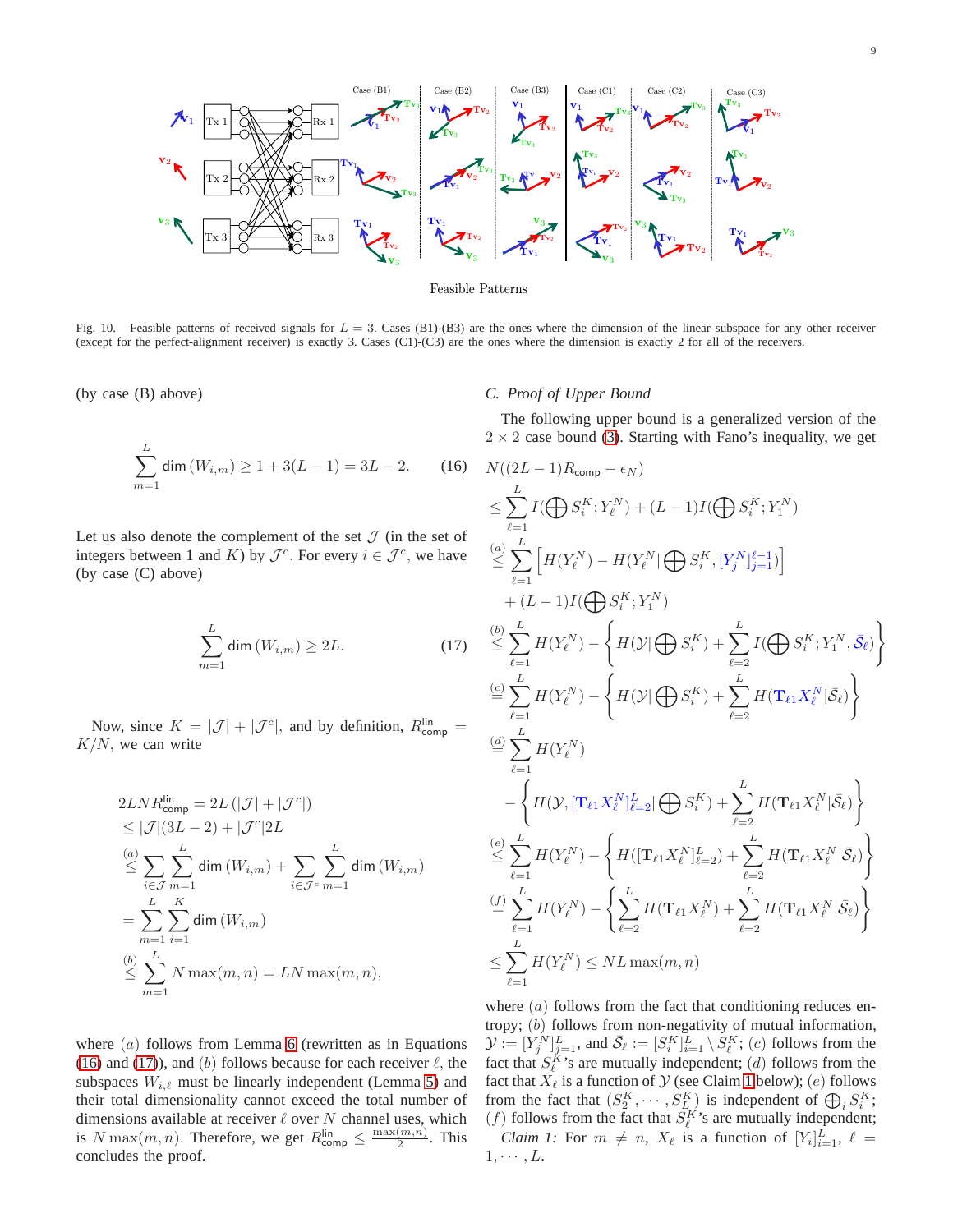*Proof:* Consider the case of  $m < n$ . From [\(15\)](#page-6-5), we get

$$
\bigoplus_{i=1}^{L} Y_i = \left\{ \mathbf{I} \oplus (1 \oplus L) \mathbf{G}^{n-m} \right\} \bigoplus_{i=1}^{L} X_i
$$
\n
$$
\bigoplus_{i=2}^{L} Y_i = \left( \mathbf{I} \oplus \mathbf{G}^{n-m} \right) \bigoplus_{i=2}^{L} X_i \oplus \left\{ (L-1) \mathbf{G}^{n-m} \right\} \bigoplus_{i=1}^{L} X_i.
$$

Straightforward computation gives

$$
X_1 = \mathbf{A}^{-1} \bigoplus_{i=1}^{L} Y_i
$$
  

$$
\oplus \mathbf{B}^{-1} \left[ \bigoplus_{i=2}^{L} Y_i \oplus \left\{ (L-1) \mathbf{G}^{n-m} \right\} \left\{ \mathbf{A}^{-1} \bigoplus_{i=1}^{L} Y_i \right\} \right],
$$

where  $\mathbf{A} := \{ \mathbf{I} \oplus (1 \oplus L) \mathbf{G}^{n-m} \}$  and  $\mathbf{B} := (\mathbf{I} \oplus \mathbf{G}^{n-m}),$ both of which are invertible since  $m \neq n$ . Hence,  $X_1$  is a function of  $[Y_i]_{i=1}^L$ . By symmetry,  $X_{\ell}$  is a function of  $[Y_i]_{i=1}^L$ ,  $\ell = 2, \dots, L$ . Similarly we can show this for the case of  $m > n$ .

#### VII. DISCUSSION

#### *A. Multi-hop Networks*

In [\[17\]](#page-11-16), [\[11\]](#page-11-10), [\[18\]](#page-11-17), function multicasting has been explored in the context of multi-hop networks. While some interesting relationship between sum-network and multiple-unicast networks was found in [\[11\]](#page-11-10), determining the computing capacity in general has been open. For two-source L-destination or L-source two-destination networks, the computing capacity was established only when the entropy of each source is constrained to be 1 [\[18\]](#page-11-17).

While in this work we remove the entropy constraint of sources, the network model we consider here is somewhat specialized and also restricted to a single-hop network. But we expect that our results will shed some lights on arbitrary multi-hop networks. One natural next step is exploiting the insights developed in this work, to characterize necessary and sufficient conditions of two-source two-destination multi-hop networks when the entropy of each source is limited by 2.

#### *B. Role of Feedback for Computation*

The role of feedback for function computation has initially been studied in [\[27\]](#page-12-7) where it is shown that feedback can increase the computing rate. Interestingly the feedback gain is shown to be significant - qualitatively similar to the gain in the two-user Gaussian interference channel [\[28\]](#page-12-8), which revealed an unbounded feedback gain: the gap between nonfeedback and feedback capacities can be arbitrarily large as the signalto-noise ratio of each link increases. However, the result of [\[27\]](#page-12-7) relies on a separation approach that naturally comes in the course of characterizing feedback multicast capacity.

Our future work is characterizing the feedback computing capacity of the networks considered herein to explore whether we can do better than the separation approach. This will provide a deeper understanding of the feedback gain. Moreover it would be more interesting to explore this feedback gain under more realistic scenarios where feedback is offered through rate-limited bit-piped links [\[29\]](#page-12-9) or through the corresponding backward communication network [\[30\]](#page-12-10). Furthermore, we are interested in extending to more general multi-hop networks [\[31\]](#page-12-11).

#### VIII. CONCLUSION

We have established the computing capacity of a twotransmitter two-receiver ADT symmetric network where each receiver wishes to compute a modulo-2-sum function of two Bernoulli sources generated at the two transmitters. We also characterized the linear computing capacity of an L-transmitter L-receiver symmetric network. We developed a new achievable scheme and derive new upper bounds. Furthermore we established a network decomposition theorem that provides an alternative but conceptually-simpler achievability proof. We expect that the network-decomposition-based framework would play a role in extending to arbitrary multi-hop networks.

# <span id="page-9-0"></span>APPENDIX A PROOF OF LEMMA [1](#page-1-6)

# *A. Direct Part* →

Without loss of generality, assume that  $n_{11} - n_{12} = n_{21}$  $n_{22} \geq 0$ . We can then get:

$$
\mathbf{G}^{n_{21}-n_{22}}Y_1 \oplus Y_2 = (\mathbf{G}^{q-n_{11}+n_{21}-n_{22}} \oplus \mathbf{G}^{q-n_{12}})X_1.
$$

For the obvious reason,  $X_1 \in \mathbb{F}_2^q$  contains nontrivial values only on the top  $n_{11}$  levels:

$$
X_1 = \left[ \begin{array}{c} \tilde{X}_1 \\ \mathbf{0}_{q-n_{11}} \end{array} \right] \in \mathbb{F}_2^q,
$$

where  $\tilde{X}_1 \in \mathbb{F}_2^{n_{11}}$ . Using this expression, we can rewrite the above as:

$$
\mathbf{G}^{n_{21}-n_{22}}Y_1 \oplus Y_2 = \left[ \begin{array}{c} \mathbf{0}_{q-n_{11}} \\ (\mathbf{G}_{n_{11}}^{n_{21}-n_{22}} \oplus \mathbf{G}_{n_{11}}^{n_{11}-n_{12}}) \tilde{X}_1 \end{array} \right].
$$

where  $G_{n_{11}}$  indicates an  $n_{11}$ -by- $n_{11}$  shift matrix. Since  $n_{11}$  –  $n_{12} = n_{21} - n_{22}$ , we have  $\mathbf{G}_{n_{11}}^{n_{21} - n_{22}} \oplus \mathbf{G}_{n_{11}}^{n_{11} - n_{12}} = \mathbf{0}$ , and therefore any  $G^{q-n_1j}X_1$  cannot be reconstructed. Similarly one can show that any  $G^{q-n_{2j}}X_2$  cannot be reconstructed from  $(Y_1, Y_2)$  by considering  $\mathbf{G}^{n_{11}-n_{12}}Y_1 \oplus Y_2$ . Hence, a network is degenerate.

#### *B. Converse Part* ←

We will show that if  $n_{11} - n_{12} \neq n_{21} - n_{22}$ , then a network is non-degenerate. Consider the following four cases:

Case I: 
$$
n_{12} \le n_{11}
$$
,  $n_{21} \le n_{22}$   
Case II:  $n_{12} \ge n_{11}$ ,  $n_{21} \ge n_{22}$   
Case III:  $n_{12} \le n_{11}$ ,  $n_{21} \ge n_{22}$   
Case IV:  $n_{12} \ge n_{11}$ ,  $n_{21} \le n_{22}$ .

Note that Case I and Case II are symmetric, so are Case III and Case IV. Hence, we focus on Case I and III.

*Case I* ( $n_{12} \leq n_{11}, n_{21} \leq n_{22}$ ): Consider

$$
Y_1 \oplus \mathbf{G}^{n_{22}-n_{21}} Y_2 = (\mathbf{G}^{q-n_{11}} \oplus \mathbf{G}^{q+n_{22}-n_{21}-n_{12}}) X_1
$$
  
= 
$$
\begin{bmatrix} \mathbf{0}_{q-n_{11}} \\ (\mathbf{I}_{n_{11}} \oplus \mathbf{G}_{n_{11}}^{n_{11}+n_{22}-n_{21}-n_{12}}) \tilde{X}_1 \end{bmatrix}.
$$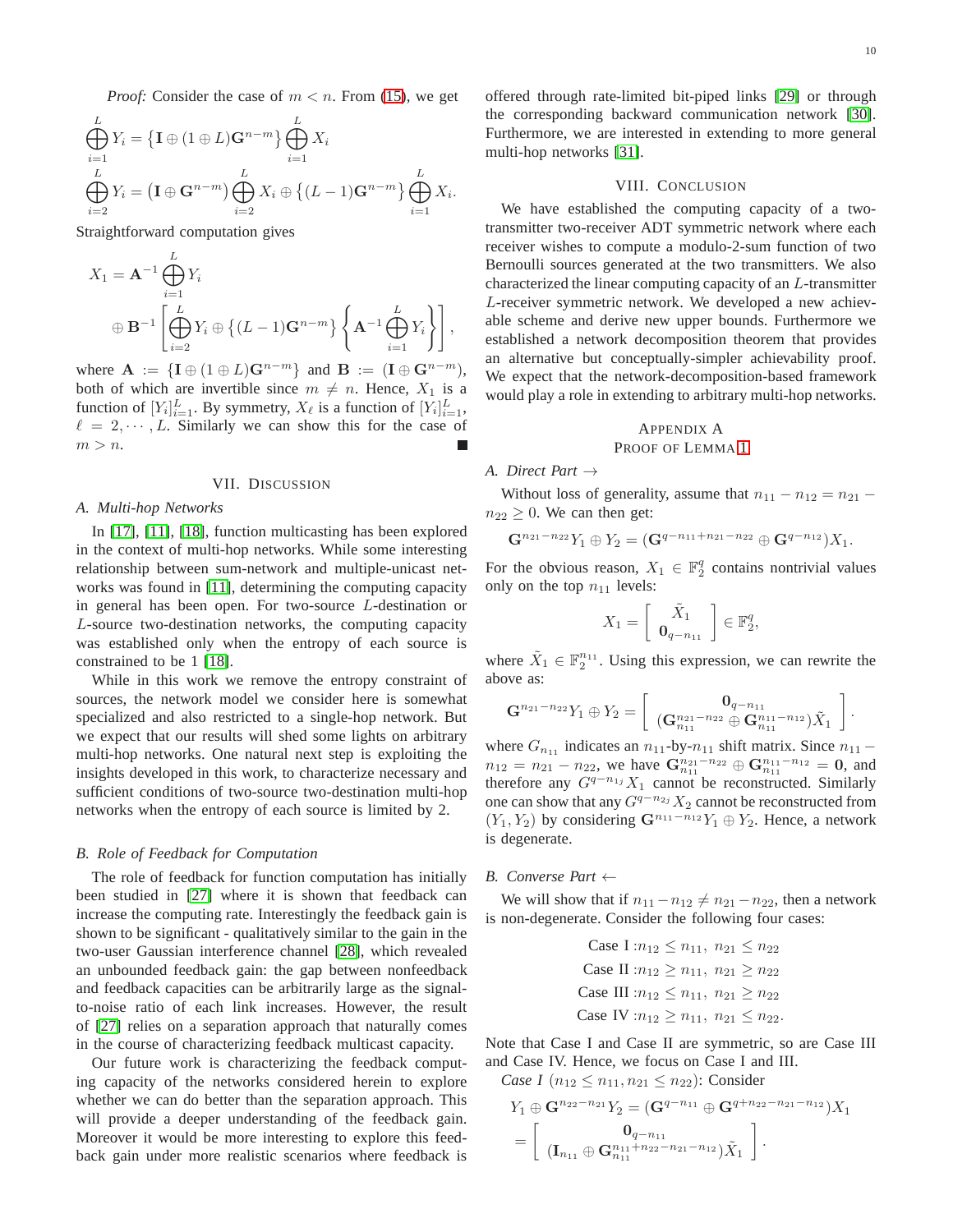Since  $n_{11} - n_{12} \neq n_{21} - n_{22}$ ,  $\mathbf{G}_{n_{11}}^{n_{11} + n_{22} - n_{21} - n_{12}} \neq \mathbf{I}_{n_{11}}$  and therefore  $I_{n_{11}} \oplus G_{n_{11}}^{n_{11}+n_{22}-n_{21}-n_{12}}$  is invertible. This implies that  $X_1$  is a function of  $(Y_1, Y_2)$ . Hence, a network is nondegenerate.

*Case III*  $(n_{12} \leq n_{11}, n_{21} \geq n_{22})$ : First consider the case of  $n_{21} - n_{22} > n_{11} - n_{12}$ . We then get

$$
\mathbf{G}^{n_{21}-n_{22}}Y_1 \oplus Y_2 = (\mathbf{G}^{q-n_{11}+n_{21}-n_{22}} \oplus \mathbf{G}^{q-n_{12}})X_1
$$
  
= 
$$
\begin{bmatrix} \mathbf{0}_{q-n_{11}} & \cdots & \cdots & \cdots & \cdots \\ (\mathbf{G}^{n_{21}-n_{22}}_{n_{11}} \oplus \mathbf{G}^{n_{11}-n_{12}}_{n_{11}}) \tilde{X}_1 \end{bmatrix}.
$$

Since  $n_{11}-n_{12} \neq n_{21}-n_{22}$ ,  $\mathbf{G}_{n_{11}}^{n_{21}-n_{22}} \neq \mathbf{G}_{n_{11}}^{n_{11}-n_{12}}$ . This implies that  $\mathbf{G}_{n_{11}}^{n_{11}-n_{12}} \tilde{X}_1$  is decodable and therefore  $\mathbf{G}^{q-n_{12}} X_1$ is decodable. Hence, the network is non-degenerate. We now consider the other case of  $n_{21} - n_{22} < n_{11} - n_{12}$ . We then get

$$
\mathbf{G}^{n_{11}-n_{12}}Y_1 \oplus Y_2 = (\mathbf{G}^{q-n_{21}+n_{11}-n_{12}} \oplus \mathbf{G}^{q-n_{22}})X_2
$$
  
= 
$$
\begin{bmatrix} \mathbf{0}_{q-n_{21}} & \cdots & \cdots & \cdots \\ (\mathbf{G}_{n_{21}}^{n_{11}-n_{12}} \oplus \mathbf{G}_{n_{21}}^{n_{21}-n_{22}})X_2 \end{bmatrix}.
$$

Since  $n_{11}-n_{12} \neq n_{21}-n_{22}$ ,  $\mathbf{G}_{n_{21}}^{n_{11}-n_{12}} \neq \mathbf{G}_{n_{21}}^{n_{21}-n_{22}}$ . This implies that  $\mathbf{G}_{n_{21}}^{n_{21}-n_{22}} \tilde{X}_2$  is decodable and therefore  $\mathbf{G}^{q-n_{22}} X_2$ is decodable. Hence, the network is non-degenerate.

# <span id="page-10-0"></span>APPENDIX B PROOF OF LEMMA [2](#page-4-2)

Using  $(9)$ ,  $(10)$  and  $(11)$ , we compute:

$$
\mathbf{TV} = \mathbf{I}_3 \otimes [\mathbf{e}_{(n-m)+1}^{(n)} \cdots \mathbf{e}_{2(n-m)}^{(n)}]
$$
\n
$$
\mathbf{T}^2 \mathbf{V} = \mathbf{I}_3 \otimes [\mathbf{e}_{2(n-m)+1}^{(n)} \cdots \mathbf{e}_{3(n-m)}^{(n)}]
$$
\n
$$
\mathbf{TP}_1 = \mathbf{e}_3^{(3)} \otimes [\mathbf{e}_{2(n-m)+1}^{(n)} \cdots \mathbf{e}_m^{(n)}]
$$
\n
$$
\oplus \mathbf{e}_2^{(3)} \otimes \left\{ [\mathbf{e}_{3(n-m)+1}^{(n)} \cdots \mathbf{e}_n^{(n)}] \oplus [\mathbf{e}_{4(n-m)+1}^{(n)} \cdots \mathbf{0}] \right\}
$$
\n
$$
\mathbf{T}^2 \mathbf{P}_1 = \mathbf{e}_3^{(3)} \otimes [\mathbf{e}_{3(n-m)+1}^{(n)} \cdots \mathbf{e}_n^{(n)}]
$$
\n
$$
\oplus \mathbf{e}_2^{(3)} \otimes [\mathbf{e}_{4(n-m)+1}^{(n)} \cdots \mathbf{0}]
$$
\n
$$
\mathbf{TP}_2 = \mathbf{e}_3^{(3)} \otimes [\mathbf{e}_{2(n-m)+1}^{(n)} \cdots \mathbf{e}_m^{(n)}]
$$
\n
$$
\oplus \mathbf{e}_1^{(3)} \otimes \left\{ [\mathbf{e}_{3(n-m)+1}^{(n)} \cdots \mathbf{e}_n^{(n)}] \oplus [\mathbf{e}_{4(n-m)+1}^{(n)} \cdots \mathbf{0}] \right\}
$$
\n
$$
\mathbf{T}^2 \mathbf{P}_2 = \mathbf{e}_3^{(3)} \otimes [\mathbf{e}_{3(n-m)+1}^{(n)} \cdots \mathbf{e}_n^{(n)}]
$$
\n
$$
\oplus \mathbf{e}_1^{(3)} \otimes [\mathbf{e}_{4(n-m)+1}^{(n)} \cdots \mathbf{0}].
$$

With the Gaussian elimination method, we can show that

$$
\begin{aligned} &\text{span}\left[\mathbf{V}_1, \ \mathbf{T}\mathbf{V}_2, \ \mathbf{T}^2\mathbf{V}_1\right] \\ &= \text{span}\left[\mathbf{V}, \mathbf{T}\mathbf{V}, \mathbf{T}^2\mathbf{V}, \mathbf{P}_1, \mathbf{T}^2\mathbf{P}_1, \mathbf{T}\mathbf{P}_2\right] \\ &= \text{span}\left[\mathbf{I}_3 \otimes \mathbf{I}_n\right]. \end{aligned}
$$

Hence, rank  $[\mathbf{V}_1, \mathbf{T} \mathbf{V}_2, \mathbf{T}^2 \mathbf{V}_1] = 3n$ . Similarly we can show that rank  $[\mathbf{V}_2, \mathbf{T} \mathbf{V}_1, \mathbf{T}^2 \mathbf{V}_2] = 3n$ .

# <span id="page-10-1"></span>APPENDIX C PROOF OF THEOREM [4](#page-5-4)

For Part (1), consider the  $(km, kn)$  model. The proof uses graph coloring with  $k$  colors, identified by integers  $\{0, 1, \ldots, k - 1\}$ . At transmitter 1, assign to level p (for  $p = 1, 2, \ldots, k \max(m, n)$  the color  $(p - 1) \mod k$ . Use exactly the same rule to color the vertices of receiver 1 as well as the transmitters and receivers of the remaining  $(L-1)$ users. It is seen by inspection that each color represents an independent graph. Moreover, each color represents precisely an  $(m, n)$  model.

For Part *(2)*, we use graph coloring with 2 colors. At all transmitters and receivers, assign one color to the evennumbered levels and the other color to the odd-numbered levels. By inspection, it can be verified that each color represents an independent graph. Moreover, one color represents an  $(m, n)$  model and the other represents an  $(m + 1, n + 1)$ model.

For Part (3), we use graph coloring with  $|n - m|$  colors, identified by integers  $\{0, 1, \ldots, |n-m|-1\}$ . At transmitter 1, assign to level p (for  $p = 1, 2, \ldots, \max(m, n)$ ) the color (p – 1) mod  $|n-m|$ . Use exactly the same rule to color the levels of receiver 1 as well as the transmitters and receivers of the remaining  $(L-1)$  users. It is seen by inspection that each color represents an independent graph. A tedious but straightforward calculation shows that of the resulting  $|n - m|$  independent graphs, there are a number of models  $(r + 1, r + 2)$  and  $n$  $m - a$  number of models  $(r, r + 1)$ , with the claimed values for r and a.

# <span id="page-10-2"></span>APPENDIX D PROOF OF LEMMA [3](#page-6-1)

We note that Items  $(1)$ ,  $(2)$  and  $(4)$  are obvious, and Item (3b) follows from Item (3a), since without loss of generality, for the multicast problem with  $L = 2$  users considered here, the case  $(m, n)$  and the case  $(n, m)$  are mirror images of each other in which the roles of transmitters 1 and 2 are swapped. We here provide an explicit proof of Item (3a), split into three cases. For notation, we will find it convenient to denote the vector of (binary) channel inputs used by transmitter 1 as  $(X_{1,1}, X_{1,2}, \ldots)^t$  and the one used by transmitter 2 as  $(X_{2,1}, X_{2,2}, \ldots)^t$ .

*(i)* The case  $r = 3\ell - 1$ , for any integer  $\ell \geq 1$ . For  $\ell = 1$  (hence,  $r = 2$ ), an explicit code is as follows:  $X_{1,1} = a_1, X_{1,2} = a_2, X_{1,3} = 0$  and  $X_{2,1} = b_2, X_{2,2} =$  $b_1, X_{2,3} = 0$ . It is straightforward to verify that both receivers can reconstruct  $a_1 \oplus b_1$  and  $a_2 \oplus b_2$ , hence, a computation rate of 2 is attained. For the general case, we set  $X_{1,3k-2} = a_{2k-1}, X_{1,3k-1} = a_{2k}, X_{1,3k} = 0$  and  $X_{2,3k-2} =$  $b_{2k}$ ,  $X_{2,3k-1} = b_{2k-1}$ ,  $X_{2,3k} = 0$ , for  $k = 1, 2, \ldots, \ell$ . Each receiver can reconstruct all 2 $\ell$  sums  $a_k \oplus b_k$  and thus, the computation rate is  $2\ell = \frac{2}{3}(r+1)$ .

*(ii)* The case  $r = 3\ell$ , for any integer  $\ell \geq 1$ , derives easily once we have an explicit code for  $\ell = 1$ , i.e., for the  $(3, 4)$ model. For the (3, 4) model, consider coding over 3 channel uses, which corresponds (by network decomposition) to the  $(9, 12)$  model. An explicit code can be found for example via the construction  $(9)$ ,  $(10)$ ,  $(11)$  in Section [IV,](#page-3-0) leading to 8 computations. For  $\ell \geq 2$ , we consider a vector linear code over 3 channel uses, and thus, the  $(9\ell, 9\ell+3)$  model. For this model, we set  $X_{1,9k-8} = a_{6k-5}, X_{1,9k-7} = a_{6k-3}, X_{1,9k-6} =$  $a_{6k-1}$ ,  $X_{1,9k-5}$  =  $a_{6k-4}$ ,  $X_{1,9k-4}$  =  $a_{6k-2}$ ,  $X_{1,9k-6}$  =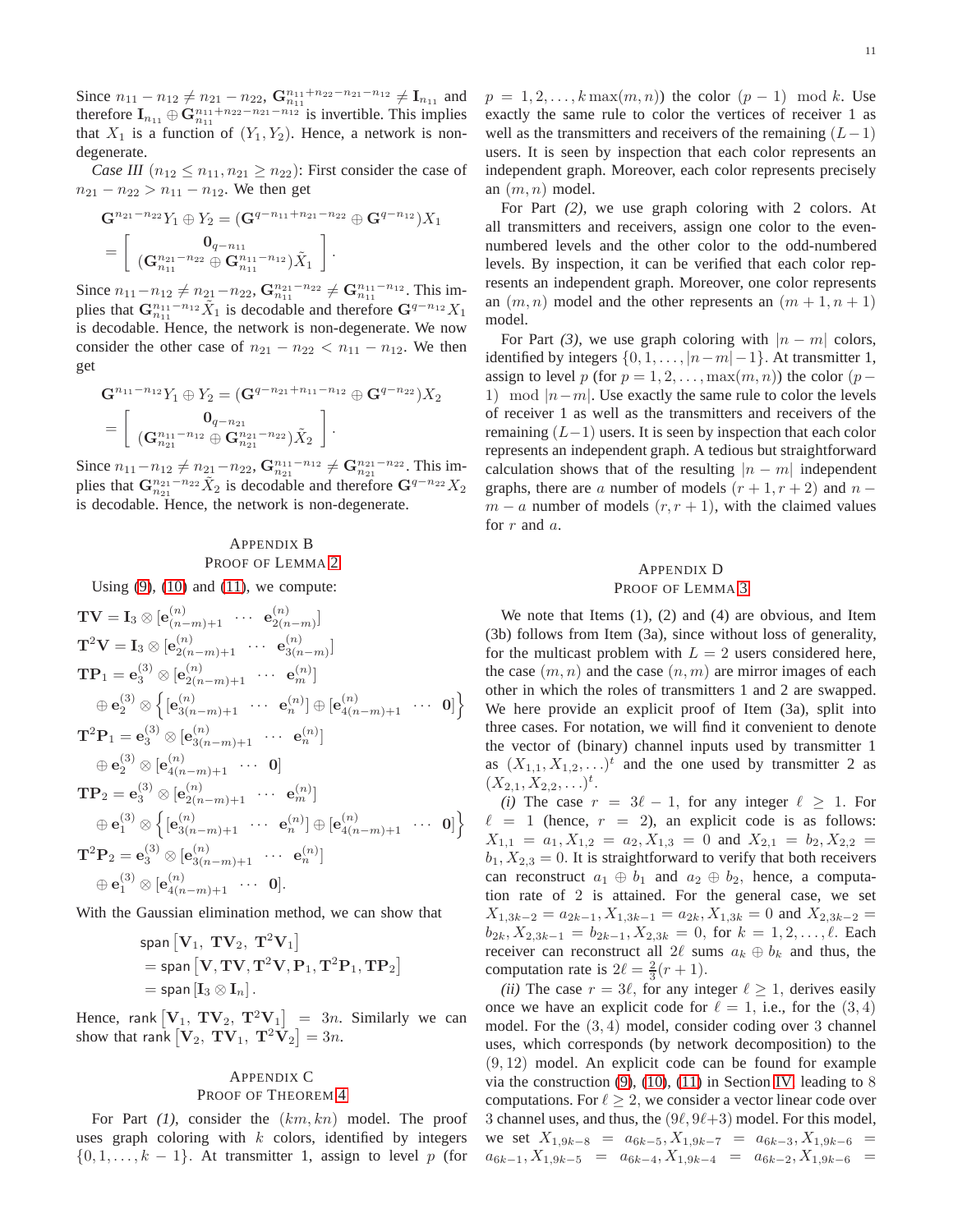$a_{6k}$ ,  $X_{1,9k-2} = X_{1,9k-1} = X_{1,9k} = 0$  and  $X_{2,9k-8} =$  $a_{6k-4}, X_{2,9k-7} = a_{6k-2}, X_{2,9k-6} = a_{6k}, X_{2,9k-5}$  $a_{6k-5}, X_{2,9k-3} = a_{6k-3}, X_{2,9k-6} = a_{6k-1}, X_{2,9k-2} =$  $X_{2,9k-1} = X_{2,9k} = 0$  for  $k = 1,2,...,\ell - 1$ . It is easily verified by inspection that each receiver can recover all  $6(\ell-1)$  modulo sums. Additionally, we observe that this code does not involve or affect any of the last 12 positions at transmitters or receivers. These last 12 positions constitute exactly a (9, 12) model, for which we already know that an additional 8 computations are achievable. This gives a total of  $6(\ell-1)+8=2(3\ell+1)$  computations. Thus, per channel use, the computation rate is  $\frac{2}{3}(3\ell + 1) = \frac{2}{3}(r + 1)$ .

*(iii)* The case  $r = 3\ell + 1$ , for any integer  $\ell \geq 1$ , derives easily once we have an explicit code for  $\ell = 1$ , i.e., for the  $(4, 5)$  model. For the  $(4, 5)$  model, consider coding over 3 channel uses, which corresponds (by network decomposition) to the (12, 15) model. An explicit code can be found for example via the construction [\(9\)](#page-4-3), [\(10\)](#page-4-4), [\(11\)](#page-4-5) in Section [IV,](#page-3-0) leading to 10 computations. For  $\ell \geq 2$ , we consider a vector linear code over 3 channel uses, and thus, the  $(9\ell + 3, 9\ell + 6)$ model. For this model, we set  $X_{1,9k-8} = a_{6k-5}, X_{1,9k-7} =$  $a_{6k-3}, X_{1,9k-6} = a_{6k-1}, X_{1,9k-5} = a_{6k-4}, X_{1,9k-4} =$  $a_{6k-2}$ ,  $X_{1,9k-6} = a_{6k}$ ,  $X_{1,9k-2} = X_{1,9k-1} = X_{1,9k} =$ 0 and  $X_{2,9k-8} = a_{6k-4}, X_{2,9k-7} = a_{6k-2}, X_{2,9k-6} =$  $a_{6k}$ ,  $X_{2,9k-5}$  =  $a_{6k-5}$ ,  $X_{2,9k-3}$  =  $a_{6k-3}$ ,  $X_{2,9k-6}$  =  $a_{6k-1}, X_{2,9k-2} = X_{2,9k-1} = X_{2,9k} = 0$  for  $k = 1, 2, ..., \ell$ 1. It is easily verified by inspection that each receiver can recover all  $6(\ell - 1)$  modulo sums. Additionally, we observe that this code does not involve or affect any of the last 15 positions at transmitters or receivers. These last 15 positions constitute exactly a (12, 15) model, for which we already know that an additional 10 computations are achievable. This gives a total of  $6(\ell-1) + 10 = 2(3\ell+2)$  computations. Thus, per channel use, the computation rate is  $\frac{2}{3}(3\ell+2) = \frac{2}{3}(r+1)$ .

# <span id="page-11-19"></span>APPENDIX E PROOF OF LEMMA [6](#page-7-3)

We focus on the case of  $m < n$ . The other case similarly follows. By assumption, for the considered  $i$ , we have that there exists  $\ell$  such that

$$
\dim(W_{i,\ell})=1.
$$

To simplify notation, and without loss of generality, let us suppose that this holds for the last receiver, that is, for  $\ell = L$ . But this also trivially implies that

$$
\text{span}(\mathbf{v}_{L,i}) = \text{span}(\mathbf{Tv}_{1,i}) = \cdots = \text{span}(\mathbf{Tv}_{L-1,i}), \quad (18)
$$

where  $\mathbf{T} := \mathbf{I}_N \otimes \mathbf{G}^{n-m}$ . Now, consider the subspace  $W_{i,1}$ at receiver 1. We have that

$$
W_{i,1} = \text{span}[\mathbf{v}_{1,i}, \ \mathbf{Tv}_{2,i}, \ \cdots, \mathbf{Tv}_{L-1,i}, \ \mathbf{Tv}_{L,i}]
$$

$$
= \text{span}[\mathbf{v}_{1,i}, \ \mathbf{Tv}_{1,i}, \ \mathbf{T}^2 \mathbf{v}_{1,i}]
$$

where the last equality is due to [\(18\)](#page-11-20). Since we assume that  $\bigoplus_{\ell} S_{\ell i}$  is decodable at all receivers, any individual symbol must appear at all receivers. This implies that

$$
\begin{aligned} &\mathsf{dim}(\mathsf{span}(\mathbf{v}_{1,i})) \\ &= \mathsf{dim}(\mathsf{span}(\mathbf{Tv}_{1,i})) \\ &= \mathsf{dim}(\mathsf{span}(\mathbf{T}^2\mathbf{v}_{1,i})) \\ &= 1. \end{aligned}
$$

The key observation here is that for  $m \neq n$ , these subspaces are linearly independent:

$$
\dim\left(\text{span}[\mathbf{v}_{1,i}, \ \mathbf{Tv}_{1,i}, \ \mathbf{T}^2\mathbf{v}_{1,i}]\right) = 3.
$$

We can apply the same argument for the other receivers to complete the proof.

#### **REFERENCES**

- <span id="page-11-0"></span>[1] A. Giridhar and P. R. Kumar, "Computing and communicating functions over sensor networks," *IEEE Journal on Selected Areas in Communications*, vol. 23, pp. 755–764, Apr. 2005.
- <span id="page-11-1"></span>[2] A. G. Dimakis, P. B. Godfrey, Y. Wu, M. Wainwright, and K. Ramchandran, "Network coding for distributed storage systems," *IEEE Transactions on Information Theory*, vol. 56, pp. 4539–4551, Sept. 2010.
- <span id="page-11-2"></span>[3] A. G. Dimakis, K. Ramchandran, Y. Wu, and C. Suh, "A survey on network codes for distributed storage," *Proceedings of the IEEE*, vol. 99, pp. 476–489, Mar. 2011.
- <span id="page-11-3"></span>[4] R. Appuswamy, M. Franceschetti, N. Karamchandani, and K. Zeger, "Network coding for computing: Cut-set bounds," *IEEE Transactions on Information Theory*, vol. 57, pp. 1015–1030, Feb. 2011.
- <span id="page-11-4"></span>[5] R. Ahlswede, N. Cai, S.-Y. R. Li, and R. W. Yeung, "Network information flow," *IEEE Transactions on Information Theory*, vol. 46, pp. 1204– 1216, July 2000.
- <span id="page-11-5"></span>[6] S.-Y. R. Li, R. W. Yeung, and N. Cai, "Linear network coding," *IEEE Transactions on Information Theory*, vol. 49, pp. 371–381, Feb. 2003.
- <span id="page-11-6"></span>[7] R. Koetter and M. Médard, "An algebraic approach to network coding," *IEEE/ACM Transactions on Networking*, vol. 11, pp. 782–795, Oct. 2003.
- <span id="page-11-7"></span>[8] T. Ho, M. Médard, R. Koetter, D. R. Karger, M. Effros, J. Shi, and B. Leong, "A random linear network coding approach to multicast," *IEEE Transactions on Information Theory*, vol. 52, pp. 4413–4430, Oct. 2006.
- <span id="page-11-8"></span>[9] S. Jaggi, P. Sanders, P. Chou, M. Effros, S. Egner, K. Jain, and L. Tolhuizen, "Polynomial time algorithms for multicast network code construction," *IEEE Transactions on Information Theory*, vol. 51, pp. 1973– 1982, June 2005.
- <span id="page-11-9"></span>[10] B. Nazer and M. Gastpar, "Computation over multiple-access channels," *IEEE Transactions on Information Theory*, vol. 53, pp. 3498–3516, Oct. 2007.
- <span id="page-11-10"></span>[11] B. Rai and B. Dey, "On network coding for sum-networks," *IEEE Transactions on Information Theory*, vol. 58, pp. 50–63, Jan. 2012.
- <span id="page-11-11"></span>[12] R. Dougherty, C. Freiling, and K. Zeger, "Insufficiency of linear coding in network information flow," *IEEE Transactions on Information Theory*, vol. 51, pp. 2745–2759, Aug. 2005.
- <span id="page-11-12"></span>[13] S. Avestimehr, S. Diggavi, and D. Tse, "Wireless network information flow: A deterministic approach," *IEEE Transactions on Information Theory*, vol. 57, pp. 1872–1905, Apr. 2011.
- <span id="page-11-15"></span>[14] U. Niesen, B. Nazer, and P. Whiting, "Computation alignment: Capacity approximation without noise accumulation," *arXiv:1108.6312*, Aug. 2011.
- <span id="page-11-20"></span><span id="page-11-13"></span>[15] M. A. Maddah-Ali, S. A. Motahari, and A. K. Khandani, "Communication over MIMO X channels: Interference alignment, decomposition, and performance analysis," *IEEE Transactions on Information Theory*, vol. 54, pp. 3457–3470, Aug. 2008.
- <span id="page-11-14"></span>[16] V. R. Cadambe and S. A. Jafar, "Interference alignment and the degree of freedom for the K user interference channel," *IEEE Transactions on Information Theory*, vol. 54, pp. 3425–3441, Aug. 2008.
- <span id="page-11-16"></span>[17] A. Ramamoorthy, "Communicating the sum of sources over a network," *Proceedings of the IEEE International Symposium on Information Theory*, pp. 1646–1650, July 2008.
- <span id="page-11-17"></span>[18] A. Ramamoorthy and M. Langberg, "Communicating the sum of sources over a network," *arXiv:1001.5319*, Jan. 2010.
- <span id="page-11-18"></span>[19] B. Nazer and M. Gastpar, "Compute-and-forward: Harnessing interference through structured codes," *IEEE Transactions on Information Theory*, vol. 57, pp. 6463–6486, Oct. 2011.